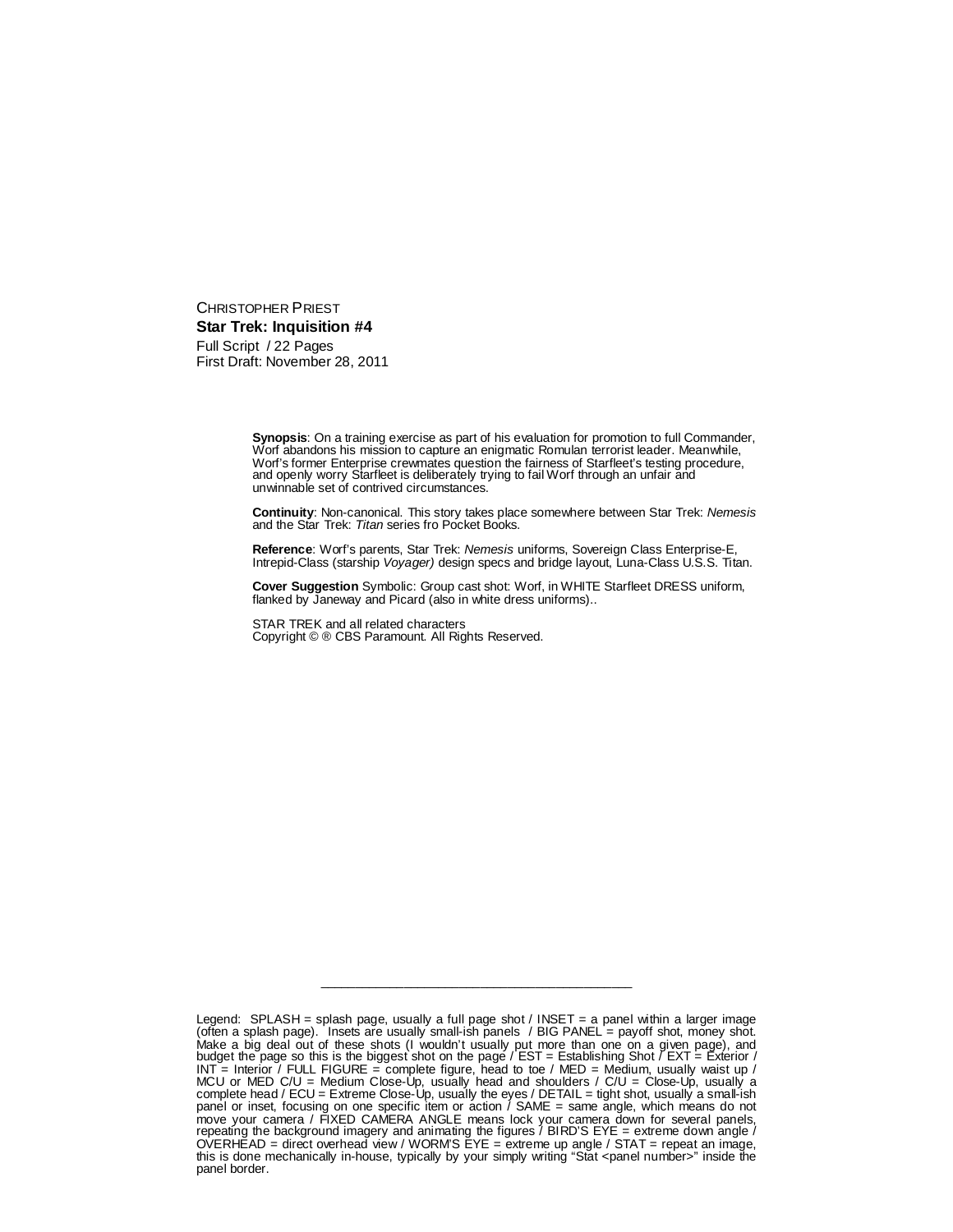- 1. PICARD: CONTINUE THE INTERVIEW SEQUENCE FRO PREVIOUS ISSUES. BLACK BACKGROUND, WE DO NOT SEE WHO HE IS TALKING TO. PICARD HOLDS UP A #2 PENCIL, SHOWING IT TO HIS UNSEEN INTERVIEWER.
	- **1 PICARD: Years ago, I was relieved of command of the Enterprise.**
	- **2 PICARD: Sent on a hopeless mission to Celtris III, from which I was not expected to return.**
	- **3 PICARD: I couldn't tell my crew why. I was under**

#### **orders.**

- 2 THE TABLE: THE PENCIL LANDS ON THE BISTRO TABLE NEAR PICARD'S TEA CUP AND SAUCER..
	- **4 PICARD: (Off) The only relevant facts were those orders and who wrote them.**
	- **5 PICARD: (Attach) I have every reason to suspect Lt. Commander Worf was likewise acting under orders.**
	- **6 PICARD: (Same) Orders he was not at liberty to divulge or explain.**
- 3 PICARD REACHES INSIDE HIS JACKET OR SHIRT..
	- **7 PICARD: The only relevant facts to Worf were his orders--**
	- **8 PICARD: --and who wrote them.**
- 4 PICARD LEANING FORWARD, DISPLAYING A POST-IT NOTE.
	- **9 PICARD: This is your handwriting, is it not--**
	- **10 NOTE: (Handwritten font) The Battle of HarOS**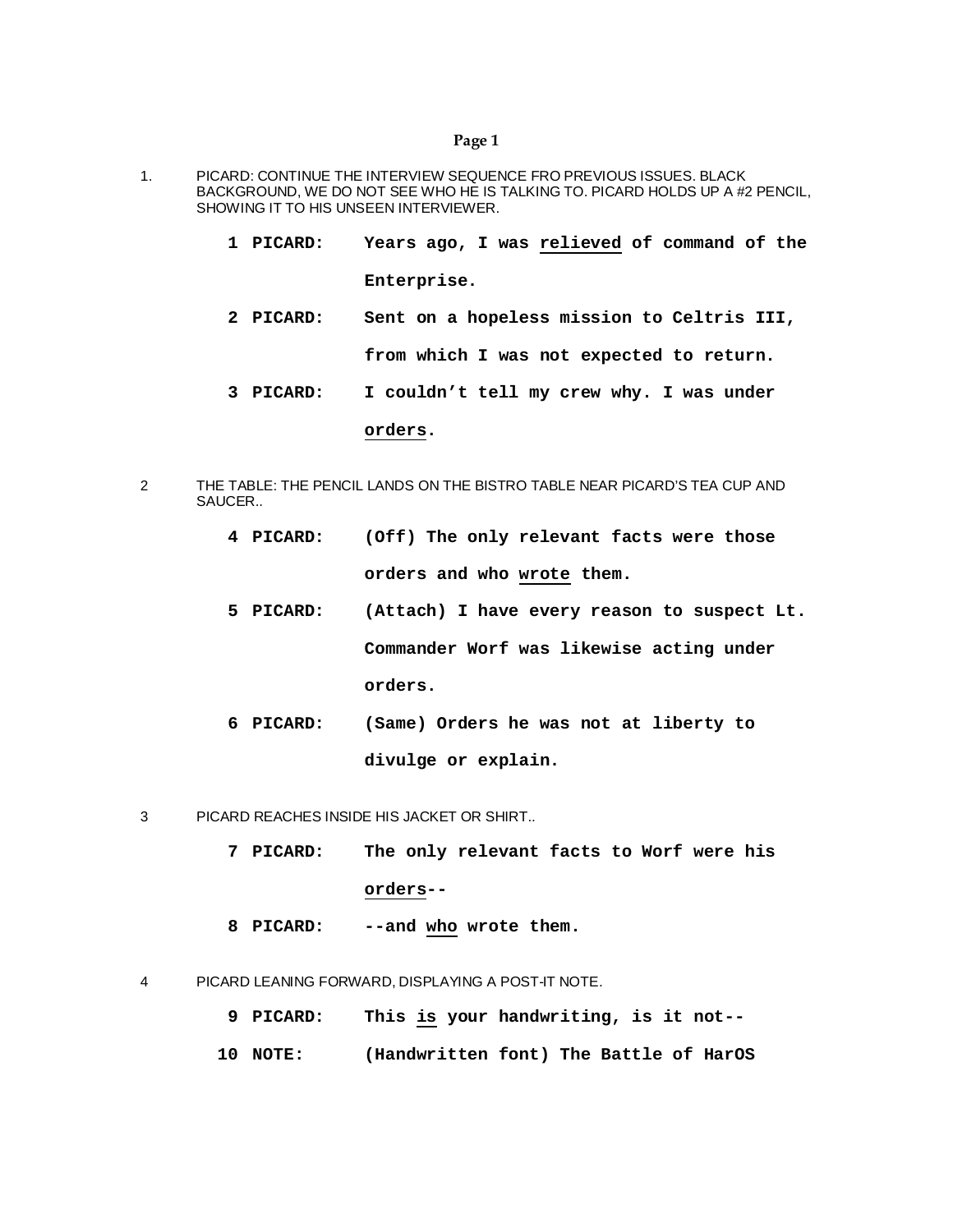- 5 REVERSE: WE FINALLY SEE WHO PICARD's BEEN TALKING TO: DR. BEVERLY CRUSHER. STOIC EXPRESSION HER EYES LOCKED ON THE OFF-PANEL PICARD. SHE IS NOT SMILING, NOT ANGRY, NOT AMUSED. NO EMOTION HERE AT ALL..
	- **11 PICARD: (Off) --Doctor Crusher--?**
- 6 STAT/REPEAT IMAGE FROM LAST ISSUE: ADMIRAL JANEWAY, IN DR. CRUSHER'S OFFICE, STARING AT A PENCIL..

**— no copy —**

- 7 CUT TO: LEO, FROM LAST ISSUE, SMILING, REMINISCING, AS HE TALKS TO JANEWAY.
	- **12 LEO: Vacuum-sealed to protect it. Written on**

#### **paper.**

- **13 LEO: God, I miss that. Nobody writes anymore...**
- 8 STAT/REPEAT. BEVERLY, HER EYES LOCKED ON OFF-PANEL PICARD.

**— no copy —**

- 9 HIGH ANGLE. LOOKING DOWN AT THE TABLE: PICARD AND CRUSHER. PICARD HAS HIS TEA AGAIN, TAKING A SIP.
	- **14 PICARD: I'm afraid you and I are going to have to**

**talk to some lawyers.**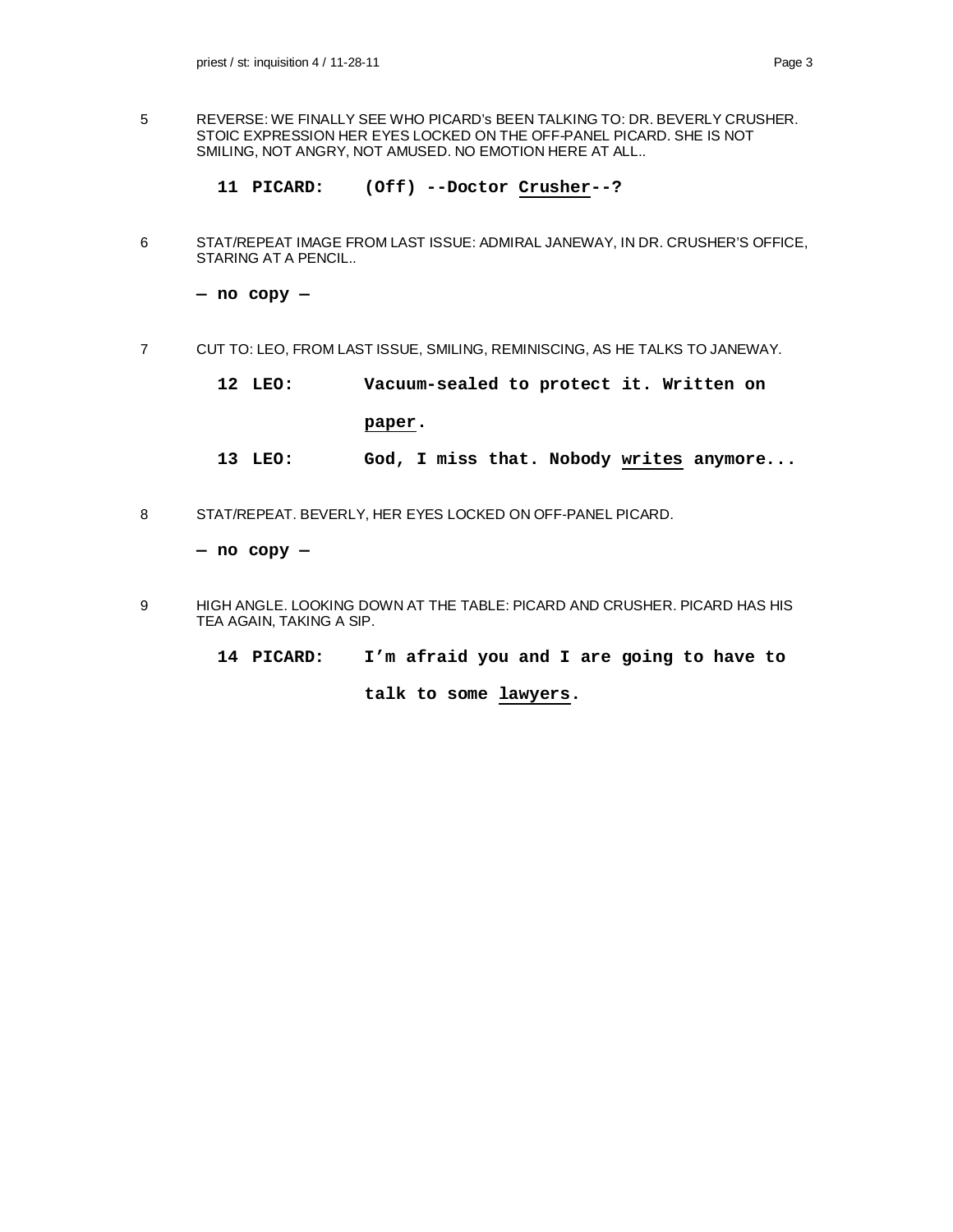1 CUT TO:: A MIRROR OVER A SINK.

**— no copy —**

2 WORF RISES, LOOKING HIMSELF IN THE MIRROR. NO ANGER. JUST A KIND OF EMOTIONAL DETACHMENT: ACCEPTANCE.

COLOR: WORF IS WEARING HS WHITE DRESS UNIFORM. RED MOCK NECK UNDER WHITE JACKET.

**— no copy —**

3 DETAIL: THE PIPS ON WORF's COLLAR: LT. COMMANDER RANK: 2 SOLID GOLD PIPS, ONE POLISHED BLACK PIP RINGED IN GOLD.

**— no copy —**

- 4 MATCH SHOTS: DETAIL: THE ELECTRONIC KLINGON RESTRAINING COLLAR GLOWING IN THE DARK LOW-LEVEL ILLUMINATION.
	- **1 MOTHER: (Off) Worf?**
- 5 INTERIOR: SHED: LOW ANGLE: MOTHER OPENING THE DOOR, LOOKING DOWN AT US WITH COMPASSION. BEHIND HER: DAWN. MOTHER WEARS HEAVY WINTER CLOTHES, CLOUDS OF STEAM FROM HER MOUTH.

IMPORTANT: MO HAS BROUGHT HER KETTLE (FROM PREVIOUS ISSUES). STEAM ESCAPES FROM THE KETTLE, SOME WARM FOOD OR WHAT HAVE YOU. BUT BE SURE WE CAN SEE THIS KETTLE OR SOME PART OF IT.

THIS IS THE SAME KETTLE WORF USED IN ISSUE #1.

- **2 MOTHER: <...son...>**
- 6 REVERSE: WHAT SHE SEES: WORF, A BOY, HUDDLED IN A CORNER, SCOWLING, DEFIANT. THE RESTRAINING COLLAR GLOWING AROUND HIS NECK.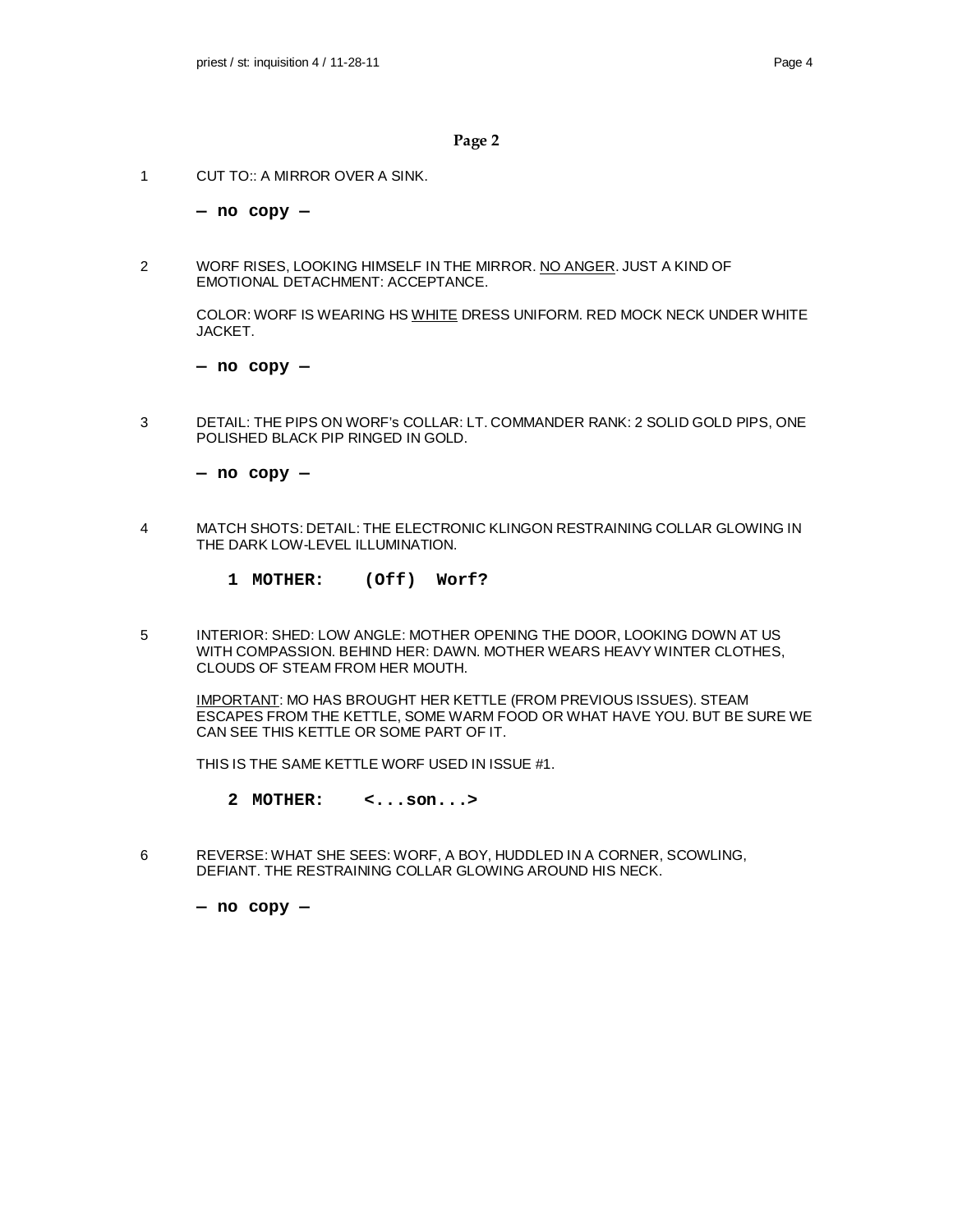- 1 INT/SHED: MOTHER ON HER KNEELS, UNLOCKING THE COLLAR. KID-WORF CONTINUES TO BE DEFIANT. IMPORTANT: THE KETTLE RESTS ON FLOOR, STEAM ESCAPES FROM IT.
	- **1 MOTHER: < I am so sorry Sergey did this to you. My**
		- **sweet boy... >**
	- **2 MOTHER: < Are you all right...? >**
- 2 ON WORF: DEFIANT, GLARING UP AT HIS MOM (MOM OFF-PANEL). MOM'S HAND PULLING THE COLLAR OFF.

**— no copy —**

- 3 STAT/REPEAT. WORF's HAND RUBS HIS NECK AS HE GLARES.
	- **3 WORF: I'm a warrior.**
- 4 MATCH SHOTS: WORF, PRESENT DAY, TUGGING AT HIS COLLAR, MAKE SURE WE SEE THE RANK PIPS.

**— no copy —**

5 PULL BACK FOR AN ESTABLISHING SHOT: WORF IN THE MEN's ROOM: IN DRESS UNIFORM, GLARING AT HIMSELF IN THE MIRROR.

NOTE: THIS IS THE MEN's ROOM AT STARFLEET HEADQUARTERS. IT SHOULD LOOK LIKE CONTEMPORARY RESTROOMS, STALLS, SINKS. NO URINALS: WE DON'T ACTUALLY KNOW WHAT WASTE EXTRACTION UNITS LOOK LIKE.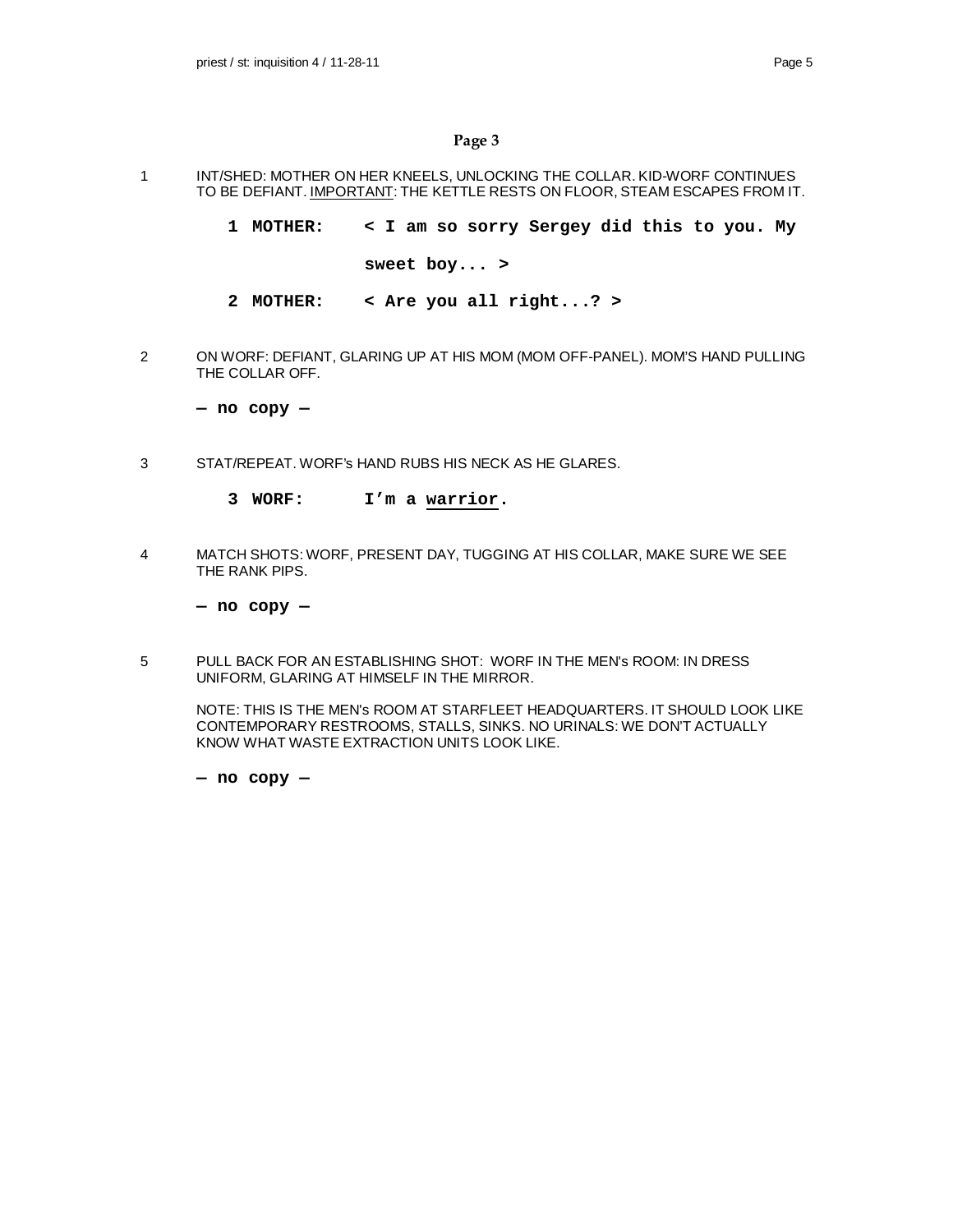1 (FULL PAGE SPLASH) THE PLANET's SURFACE: STORMY WEATHER OVER VIOLENT, UNENDING OCEAN: THE STARSHIP SVERDLOV EMERGES FROM THE DEPTHS. KEEP THE SHIP HALF-SUBMERGED SO WE UNDERSTAND WE ARE SEEING IT IN MID-RISE.

ICE HAS FORMED AROUND PARTS OF THE VESSEL, THERE'S TERRIBLE DAMAGE TO SOME PORTION OF THE DISH SECTION AS WELL AS MULTIPLE HULL BREACHES TO THE DRIVE SECTION. THE SHIP GLOWS WITH BLUE ENERGY, INDICATING ITS STRUCTURAL INTEGRITY FIELD IS IN PLACE.

FOUL, THICK LIQUID, LIKE MOTOR OIL, DRAINS FROM EVERY PLACE YOU CAN IMAGINE. THE SHIP IS IN TERRIBLE SHAPE.

- **1 TITLE: STAR TREK: INQUISITION**
- **2 TITLE: CONCLUSION: THE MAN FROM UZ**
- **3 CREDITS:**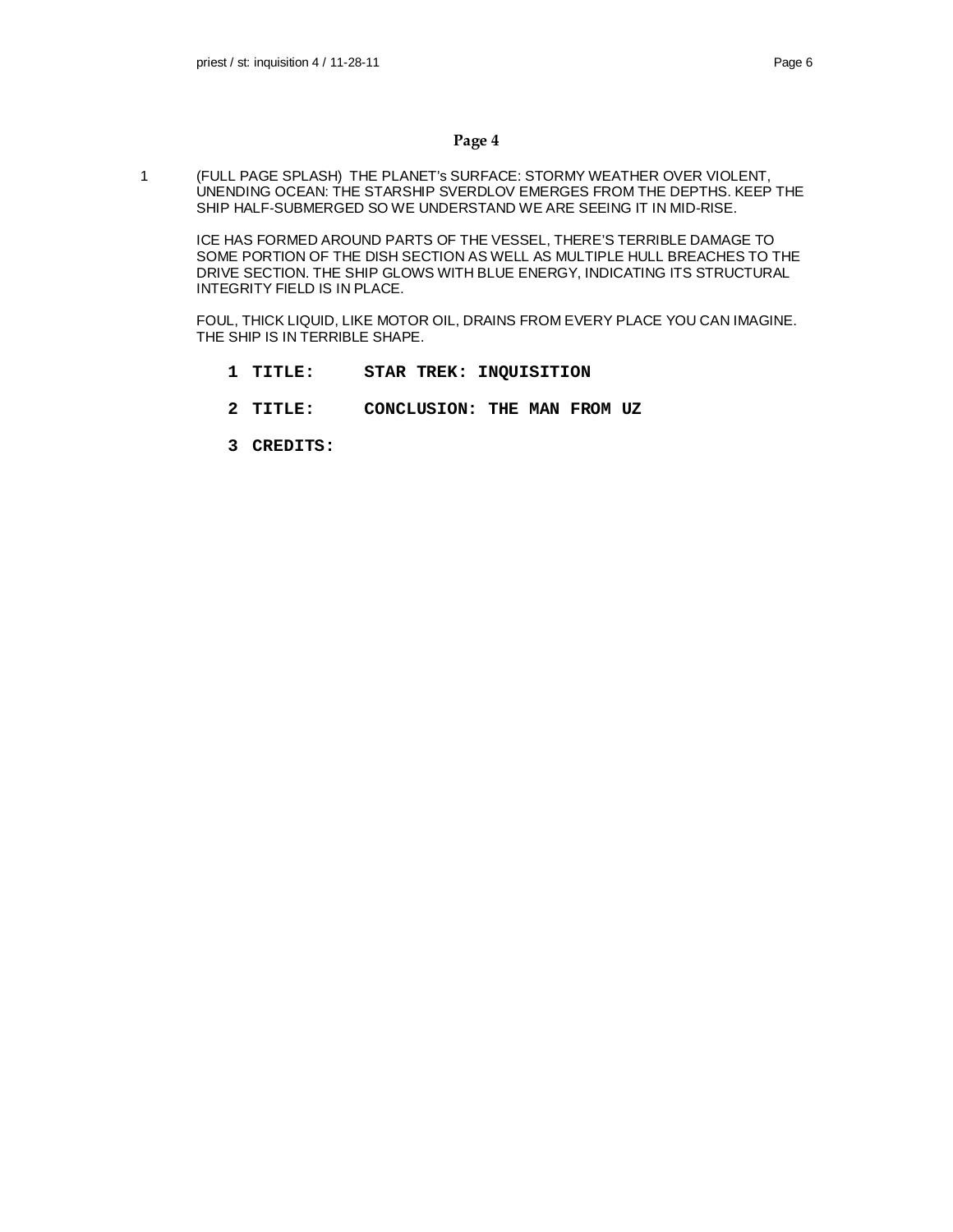1 WIDE ACROSS TOP: THE SVERDLOV BRIDGE: REECE IN COMMAND CHAIR, BAIR AT THE HELM. SGT. RIDLEY SLOUCHES IN FIRST OFFICER CHAIR NEXT TO REECE. REECE DOES NOT LOOK AT RIDLEY BT STARES AT VIEWSCREEN AS SHE SPEAKS TO HIM, RIDLEY SEEMS TO IGNORE HER. HE HAS NO RESPECT FOR HER WHATSOEVER.

REECE AND BAIR HAVE REMOVED THEIR UNIFORM JACKETS, WEARING THE GRAY TANK TOPS. IF WE SEE THEIR PANTS, THEY ARE BADLY SOILED FROM THE FLOODING. RIDLEY'S BLACK UTILITY UNIFORM IS LIKEWISE DISTRESSED FROM THE WATER, BUT HE's KEPT IT ON.

- **1 REESE: All right, Sgt. Ridley, where to.**
- **2 RIDLEY: I'm not a sergeant. Starfleet doesn't have sergeants.**
- **3 REESE: You are a Command Master Chief of**

**Starfleet's Military Assault Command**

**Operations --**

- 2 ON REECE AND RIDLEY, RIDLEY YAWNING ITO HIS FIST. SHE'S LOOKING AT HIM, NOW.
	- **4 RIDLEY: --which officially does not exist--**
	- **5 REECE: --and, aboard Starfleet ships, you must accept orders from the captain.**
	- **6 RIDLEY: Yah, but, see, I put you under arrest, Mollie.**
	- **7 RIDLEY: Technically, you're committing an act of mutiny.**
- 3 REECE: ANNOYED.
	- **8 REECE: Look, I don't know what kind of hustle you and Worf have worked out, or what secret orders you two are following--**
	- **9 REECE: --but I don't have time for this crap.**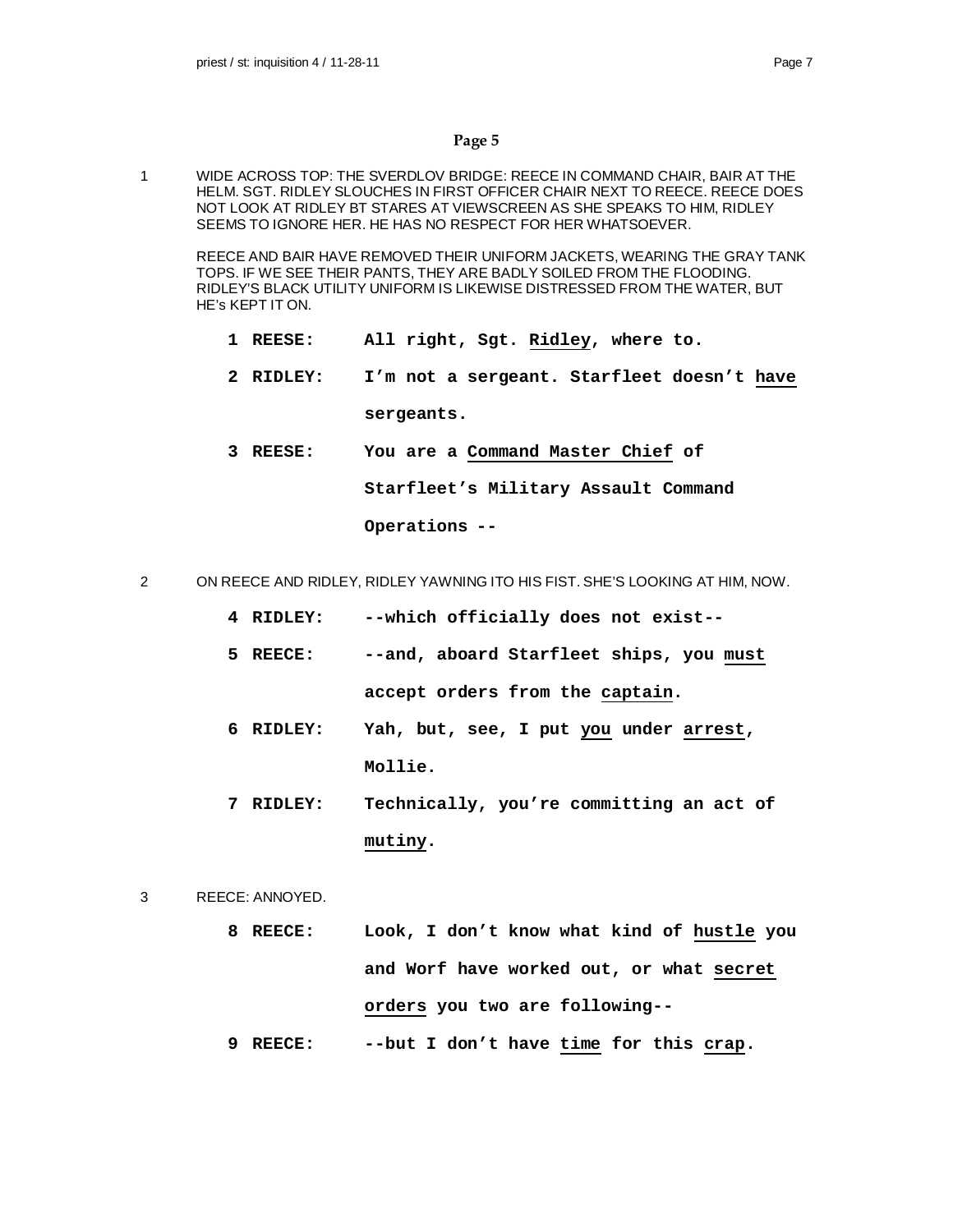```
10 REECE: Those Devroq raiders are out there and
 we're sitting ducks for them.
```
4 NEW ANGLE

|  | 11 RIDLEY: |        | Then I suggest you get this crate into |  |  |  |
|--|------------|--------|----------------------------------------|--|--|--|
|  |            | orbit. |                                        |  |  |  |

- **12 REECE: Not without Worf. I'm not leaving him.**
- **13 REECE: It's a big planet. Scanners and communications don't work in this planetary storm.**
- **14 REECE: Tell me where he is.**
- 5 RIDLEY: RAISES HIMSELF FROM HIS CHAIR..

| 15 RIDLEY: | Look, [Ital.] <i>commandant--</i>                    |
|------------|------------------------------------------------------|
|            | 16 RIDLEY: --If I were a high-ranked special forces- |
|            | type under secret orders--                           |

**17 RIDLEY: --those orders would be secret.**

6 REECE LEAVING, HEADING FOR THE TURBOLIFT.

- **18 RIDLEY: If I were under orders not to tell you, I couldn't tell you, now could I?**
- **19 RIDLEY: You have a responsibility, sister-- to your** ship and to your crew.
- **20 RIDLEY: Hell, I don't even have bridge clearance.**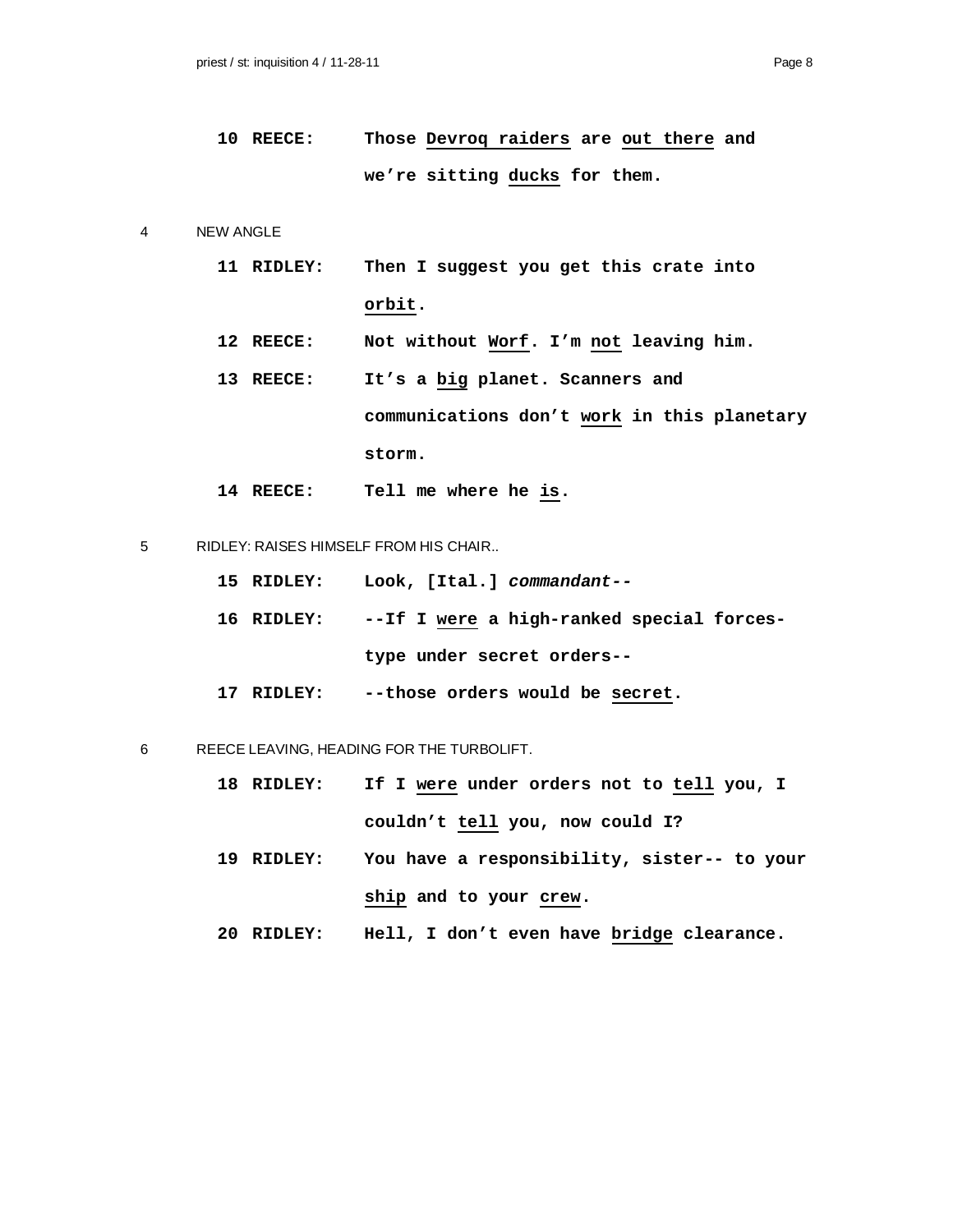- 1 SHANNON WEATHERS: LEANING FORWARD ON THE RAILING BEHIND AND ABOVE THE COMMAND CHAIRS, TAKING TO REECE. REECE CONTINUES TO LOOK FORWARD AT VIEWSCREEN, DOES NOT TURN TO ENGAGE SHANNON.
	- **1 WEATHERS: So, what... that's it? We just leave him?**

**Let Worf freeze to death?**

- **2 REECE: Worf's under orders. I'm convinced of that. There's got to be something...**
- **3 WEATHERS: I've checked every database, every transmission-- carrier waves on subspace**

**noise.**

- **4 WEATHERS: Worf's received no orders since coming aboard this ship.**
- 2 NEW ANGLE: REECE DOPING IT OUT, BAIR TURNING IN HIS CHAIR, POINTING AT HIS CHEST..
	- **5 REECE: He wouldn't just abandon us-- his Klingon honor would never permit it.**
	- **6 BAIR: You willing to bet your life on that? Bet my life?**
	- **7 REECE: He'd leave a message-- a clue- something...**
	- **8 BAIR: If he was under orders, he couldn't tell you--**
- 3 ON REECE: WINCING, HR EYES JAMMED SHUT AS SHE SUDDENLY REALIZES SOMETHING.
	- **9 REECE: Shit.**
	- **10 REECE: Mishka.**
	- **11 BAIR: (Off) "Mishka"..? Who's that?**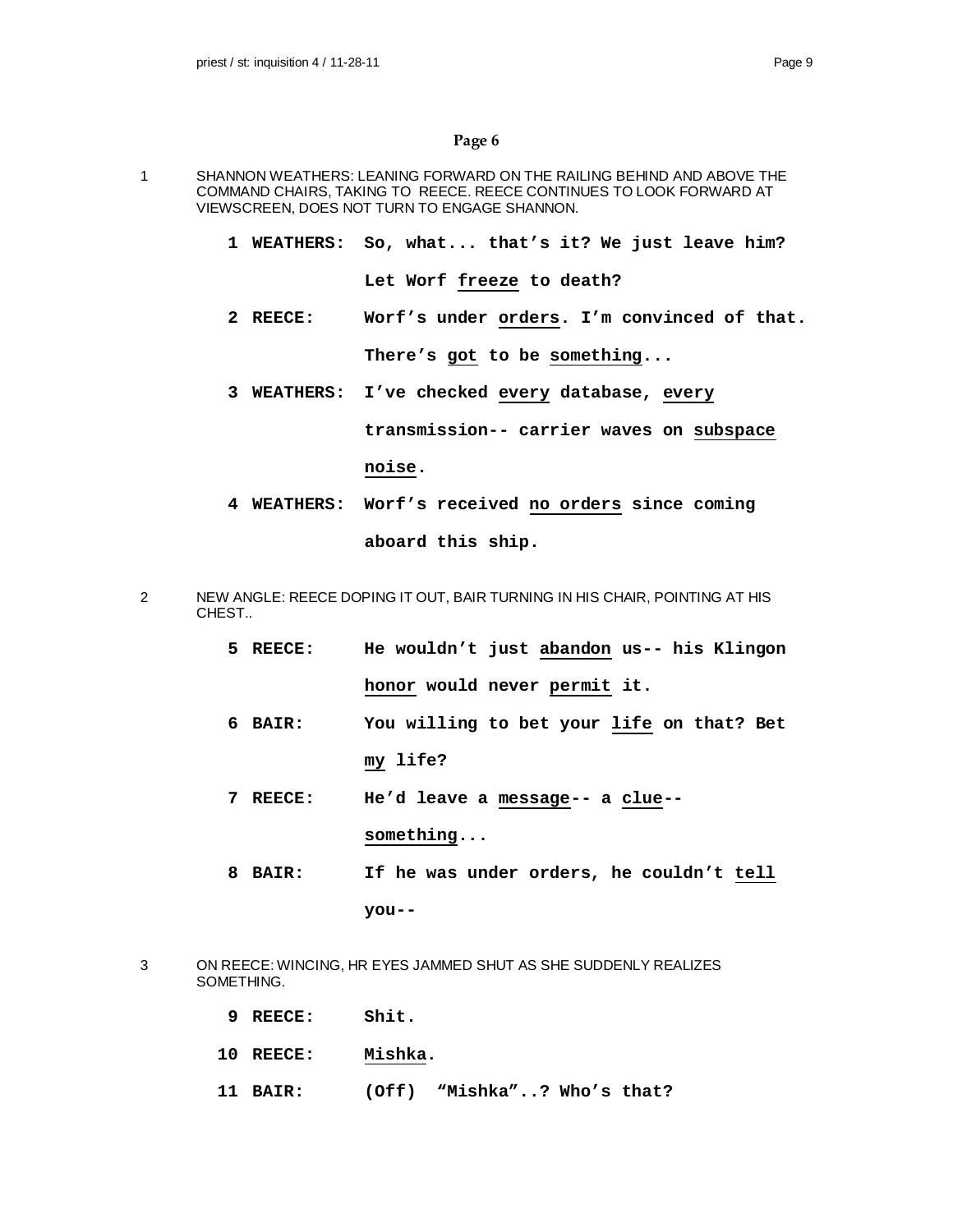#### **12 REECE: A bear. Shannon, take the comm. Randy, on**

### **me.**

- 4 CUT TO: OUTER SPACE: THE ARGOS (A SMALL FEDERATION SHUTTLE, SEE REF) ZOOMS PAST OUR POV, BANKING AROUND INTO A MASSIVE ASTEROID BELT. THIS ASTEROID BELT IS THOUSANDS OF MILES IN CIRCUMFERENCE, FILLED WITH MISCELLANEOUS ROCK FORMATIONS.
	- **13 FROM SHIP: Argos to Enterprise on secure channel Alpha Six.**
	- **14 ELECTRONIC:** *Go on Six, Will.*
	- **15 FROM SHIP: Target liaising complete, all mines armed--**
- 5 CUT TO: INTERIOR ARGOS: WILL RIKER AT CONTROLS, TROI SEATED NEXT TO HIM, STARING INTENTLY OUT OF THE WINDSHIELD. SHE IS TRYING TO DETECT WORF.
	- **16 RIKER: --reading 122 targets, sir.**
	- **17 ELECTRONIC:** *Worf--?*
	- **18 TROI: I don't sense him, captain, but I can't be**

**sure--**

**19 TROI: --the LeCour Asteroid Belt spans over**

**10,000 kilometers.**

- **20 ELECTRONIC:** *Very well.*
- **21 ELECTRONIC:** *U.S.S. Enterprise securing from warp speed*

**in 3... 2... 1...**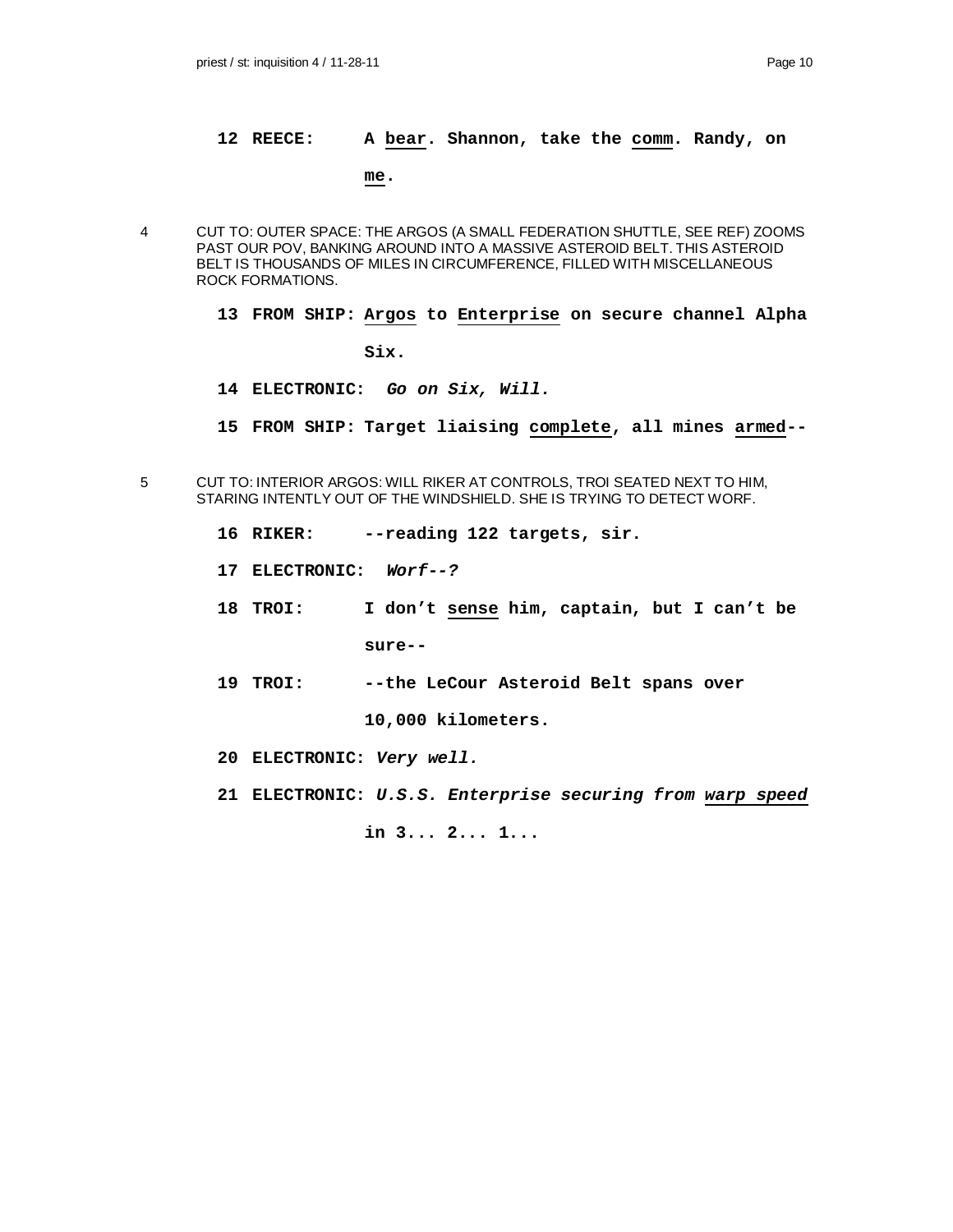### **Pages 7-8**

1 (ACROSS TOP OF SPREAD) ET/ASTEROID BELT: THE STARSHIP ENTERPRISE-E MAKING A DRAMATIC PASSING MANEUVER. THE SHIP IS UNDER ATTACK BY DOZENS OF DEVROQ RAIDERS. THE RAIDERS ARE ABOUT THE SIZE OF FEDERATION RUNABOUT (TWICE THE SIZE OF AN AVERAGE SHUTTLECRAFT, MAYBE 1/3RD THE SIZE OF THE U.S.S. DEFIANT). THE SMALLER SHIPS FIRING PHASERS ON THE ENTERPRISE, WHICH RETURNS FIRE FROM LATERAL ARRAYS AROUND THE SHIP. SHIELD IMPACTS OF PHASER HITS AGAINST THE ENTERPRISE's INVISIBLE FORCE FIELD.

HUGE CHUNKS OF ROCK SPIRALING PAST OUR POV:

COLOR WHITE BACKGROUND: THE ENTERPRISE IS EXPLODING UT OF WARP, SO IT IS PARTLY ENGULFED BY BLINDING FLASH.

- **1 ELECTRONIC: (Burst) ...***NOW!*
- **2 ELECTRONIC:** *Attention Devroq Confederacy:*
- **3 ELECTRONIC:** *This is Captain Jean-Luc Picard of the*

#### *Federation Starship Enterprise.*

**4 ELECTRONIC:** *You are hereby ordered to power down all*

*weapons and prepare to be boarded!*

*SIX PANELS ACROSS BOTTOM:*

- 2 CUT TO: THE WATER PLANET: THE SVERDLOV SOARS THROUGH VIOLENT THUNDERSTORM. VISIBLE DAMAGE TO THE SHIP.
	- **5 BAIR: (From ship) Worf brought a bear on board?!?**
	- **6 REECE: (From ship) His orders, Randy--**
	- **7 REECE: (Attach) --he can't tell me what they are--**
- 3 CUT TO: INTERIOR/SVERDLOV: DECK 4. THE DECK IS A MESS, RUINED FROM WATER EXPOSURE. ALL THE WATER IS GONE, BUT HEAVY DAMAGE, HANGING CABLES, ETC.

REECE RUNS DOWN THE CURVED DECK, BAIR FOLLOWS, HOLDING HIS NOSE.

**8 BAIR: The Federation helped re-settle the water-**

**breathing Lanatosians here to Lanatos II**

**when their sun went nova--**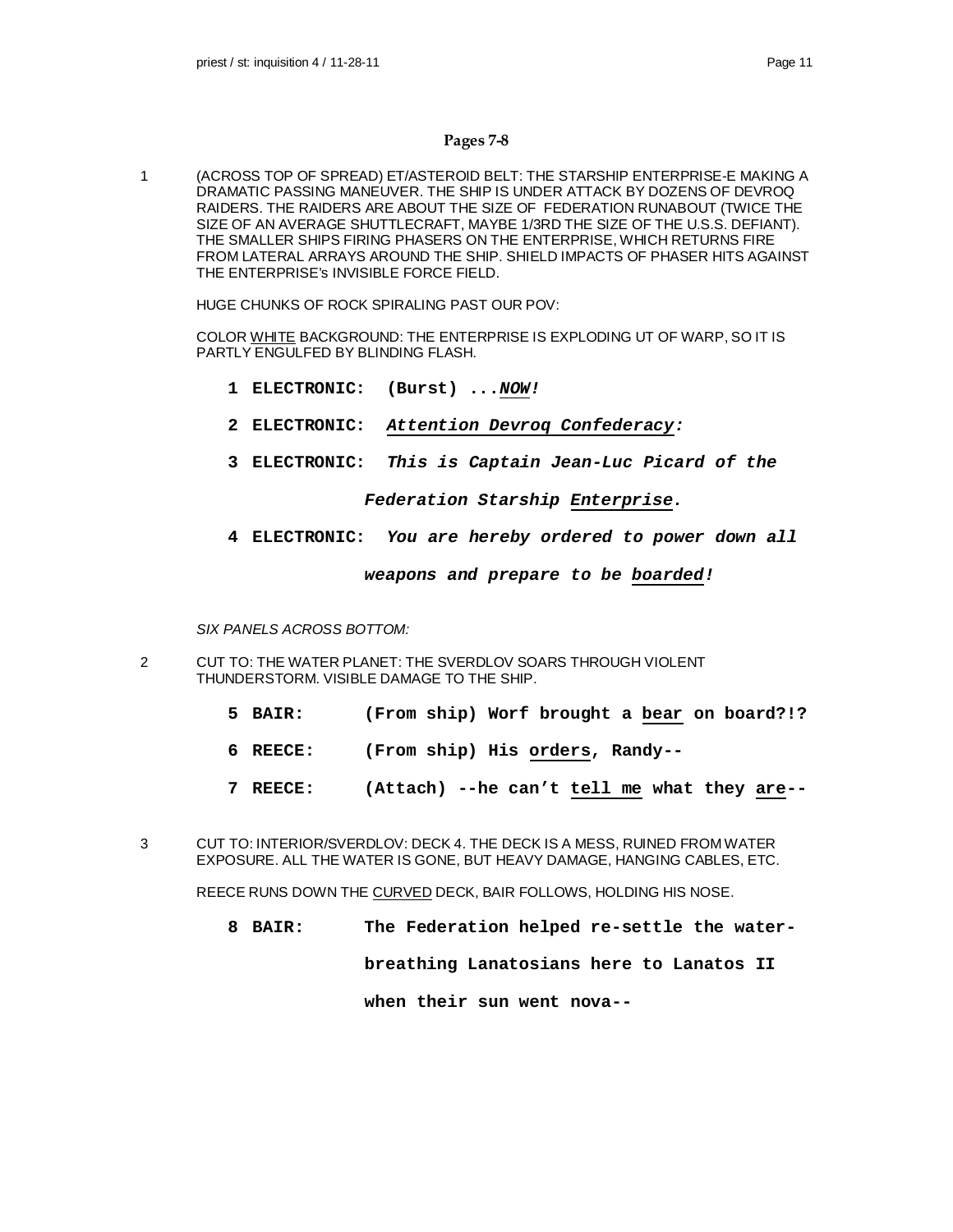- **9 BAIR: --but the "water" on this planet is a lot more like motor oil. God, it stinks down**
- 4 FLASHBACK: ROUND CORNERS ON THIS PANEL, PLEASE: FRO ISSUE 1 PAGE INTERIOR OF REECE's QUARTERS: BAIR ARGUS WITH REECE WHO IS THINKING THINGS THROUGH. WORF's KETTLE STILL ON A TABLE BY THE SOFA.

COLOR: BLACK AND WHITE OR SEPIA TONES.

**10 BAIR: --what's that smell?!?**

**here...**

- **11 REECE: Worf brought me lunch.**
- 5 RETURN TO PRESENT: REECE's QUARTERS: REECE AND BAIR ENTERING. WORF's KETTLE FROM ISSUE #1: TURNED OVER IN THE MAYHEM, GAGH SPILLED OVER THE SOFA AND COFFEE TABLE: LIVE, GIANT WORMS COILING IN THE SAUCE.

THE REST OF THE ROOM IS A MESS: TABLES AND CHAIRS TURNED OVER, LOTS OF DAMAGE AND WATER STAINS, ETC. HANGING CABLES AND DEBRIS FROM THE CEILING.

- **12 BAIR: Wow-- your quarters took a real beating during the attack.**
- **13 BAIR: Worf's kettle-- "lunch" all over the couch.**
- **14 BAIR: Gagh: first you eat it, then you say it...**
- 6 REECE HOLDS THE KETTLE's HANDLE IN ONE AND, DIGS INTO THE KETTLE WITH HER FREE HAND. BAIR RECOILS IN DISGUST.
	- **15 BAIR: --whoah-- gross--**
	- **16 REECE: He couldn't tell me what he was up to--**
	- **17 REECE: --he was depending on me to figure it out--**
- 7 DETAIL: REECE's HAND EMERGES, HOLDING A POST-IT NOTE SEALED IN PLASTIC, BEVERLY's HANDWRITING ON IT.
	- **18 NOTE: (Handwritten font) Battle of HarOS**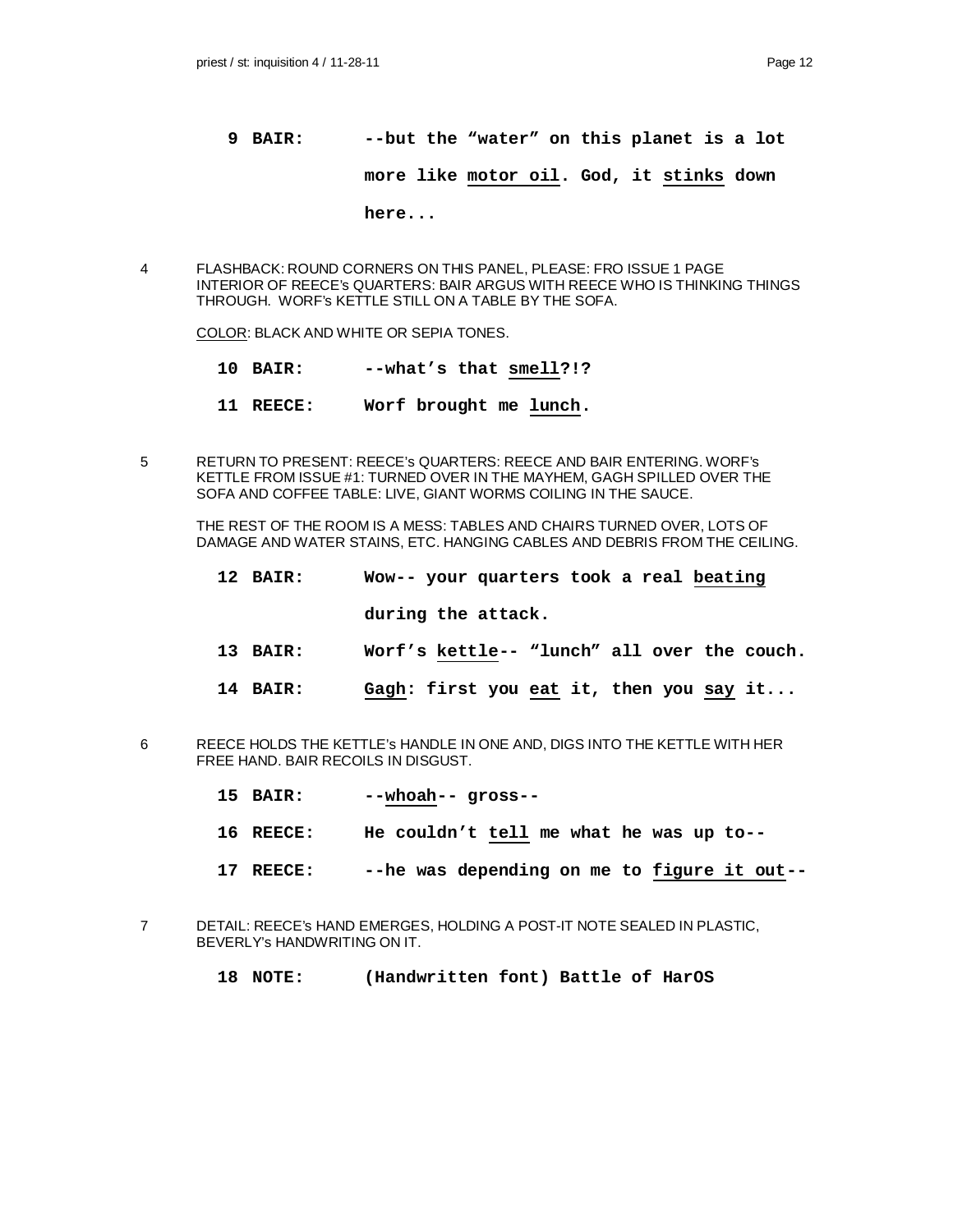### 1 CUT TO: OUTER SPACE: THE ENTERPRISE IN DOGFIGHT WITH DEVROQ RAIDERS.

### **1 ELECTRONIC: (From Enterprise)** *Devroq Confederacy: this*

# *is your final warning!*

- 2 CUT TO: THE ENTERPRISE BRIDGE: PICARD IN COMMAND, BARKING ORDERS AS HE TAPS CODES INTO HIS ARMREST CONTROLS. CRUSHER STANDING NEXT TO/BEHIND HIM, LEANING FORWARD, TAKING IN PICARD's EAR.
	- **2 CRUSHER: You didn't actually expect them to--**
	- **3 PICARD: Rules of engagement, Doctor.**
	- **4 PICARD: Mr. LaForge--**
- 3 CUT TO: ENTERPRISE ENGINE ROOM: GEORDIE LaFORGE AT A CONTROL PANEL.
	- **5 LaFORGE: Activating main deflector now, Captain--**

#### **Argos--**

- 4 CUT TO: INTERIOR/ARGOS: RIKER SMILES AS HE PILOTS.
	- **6 RIKER: Got it, Geordi.**
	- **7 RIKER: Powering down warp core now.**
	- **8 RIKER: Go with Delta Wave pulse--**
- 5 CUT TO: THE ENTERPRISE DEFLECTOR DISH: EMITTING A GIANT RAY BEAM.
	- **9 CAPTION: "--from main deflector."**
	- **10 SFX: SSSZAACCKK!!!**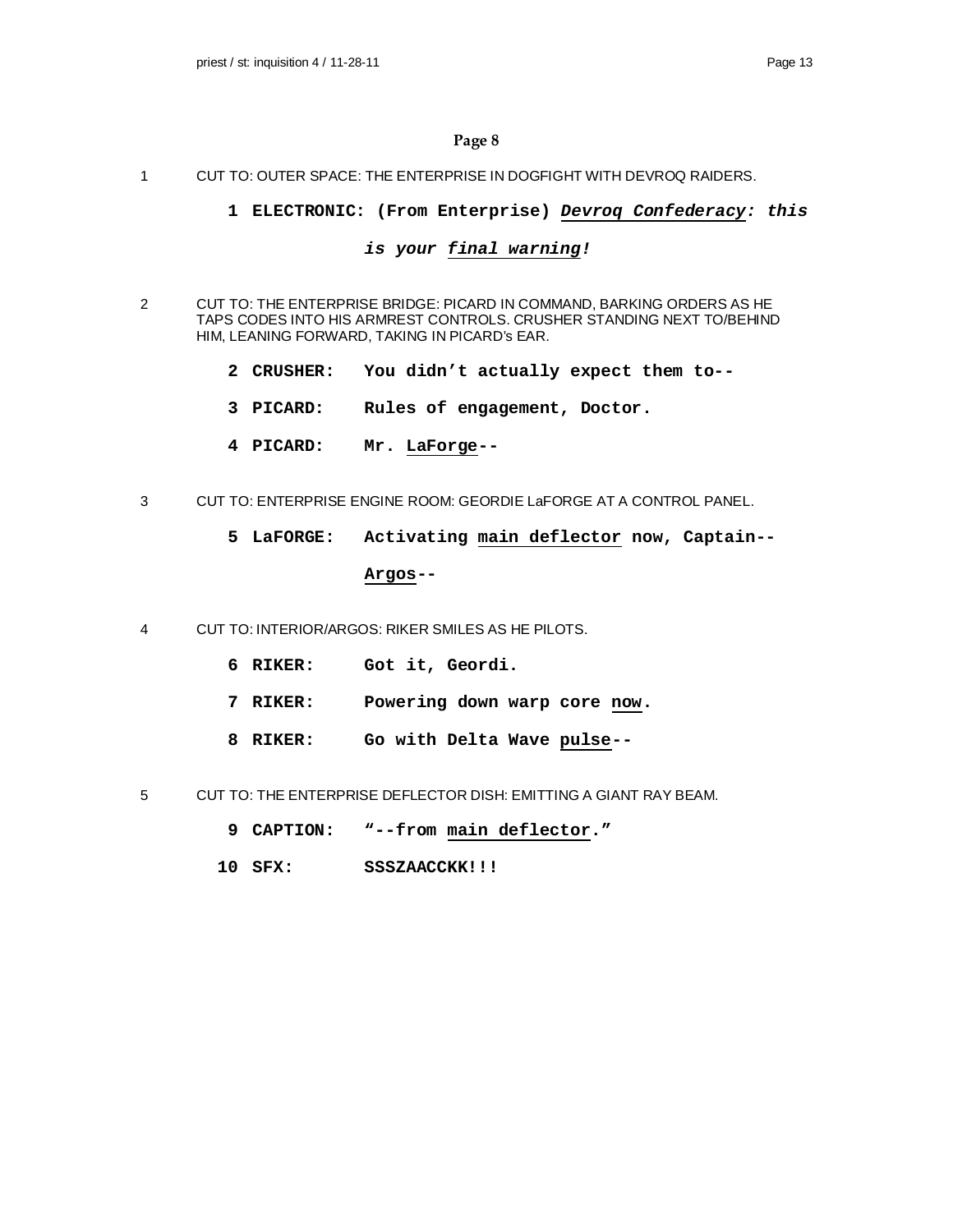1 CUT TO: INTERIOR: WORF's QUARTERS: WORF's QUARTERS ARE LIKEWISE DAMAGED, FURNITURE OVERTURNED, ETC. PUT A LARGE KLINGON EMBLEM PROMINENTLY ON A WALL OR WHAT HAVE YOU: SOMETHING TO DISTINGUISH WORF's QUARTERS FROM REECE's.

REECE AND BAIR ENTERING.

- **1 BAIR: Why are we here-- in Worf's quarters--?!**
- **2 REECE: Looking for the Battle of HarOS.**
- **3 BAIR: Not really up on Klingon history--**
- **4 REECE: Not history--**
- 2 ANGLE: DATA's PAINTING FROM "PARALLELS (TNG #263): PROPPED UP AGAINST SOME OVERTURNED FURNITURE: IT FELL OFF OF THE WALL DURING THE ATTACK.
	- **5 REECE: (Off) --art.**
	- **6 REECE: (Attach) This painting, Randy-- an**

**abstract. A gift from one of Worf's former**

**crew mates.**

**7 REECE: (Same) --an interpretation of the Battle of**

**HarOS...**

- 3 CUT TO: THE ASTEROID BELT: THE RAIDERS: SUDDENLY ADRIFT: THEY'VE LOST POWER. COLOR: THE GREEN "WARP POWER" GLOW OF HEIR ENGINES SHOULD BE DIMMED OR GONE ALTOGETHER.
	- **8 CAPTION: "Detecting zero warp signatures, captain--**
- 4 THE ENTERPRISE BRIDGE: BRANSON (THE HELMSMAN, SEE REF), TURNING TOWARD PICARD. PICARD LIFTING HIMSELF OUT OF HIS COMMAND CHAIR, STOIC.
	- **9 BRANSON: --all riders disabled.**
	- **10 PICARD: Including their self-destruct capability.**

**All stop, hailing frequencies Mr. Varick.**

**11 BRANSON: Answering all stop, aye, sir.**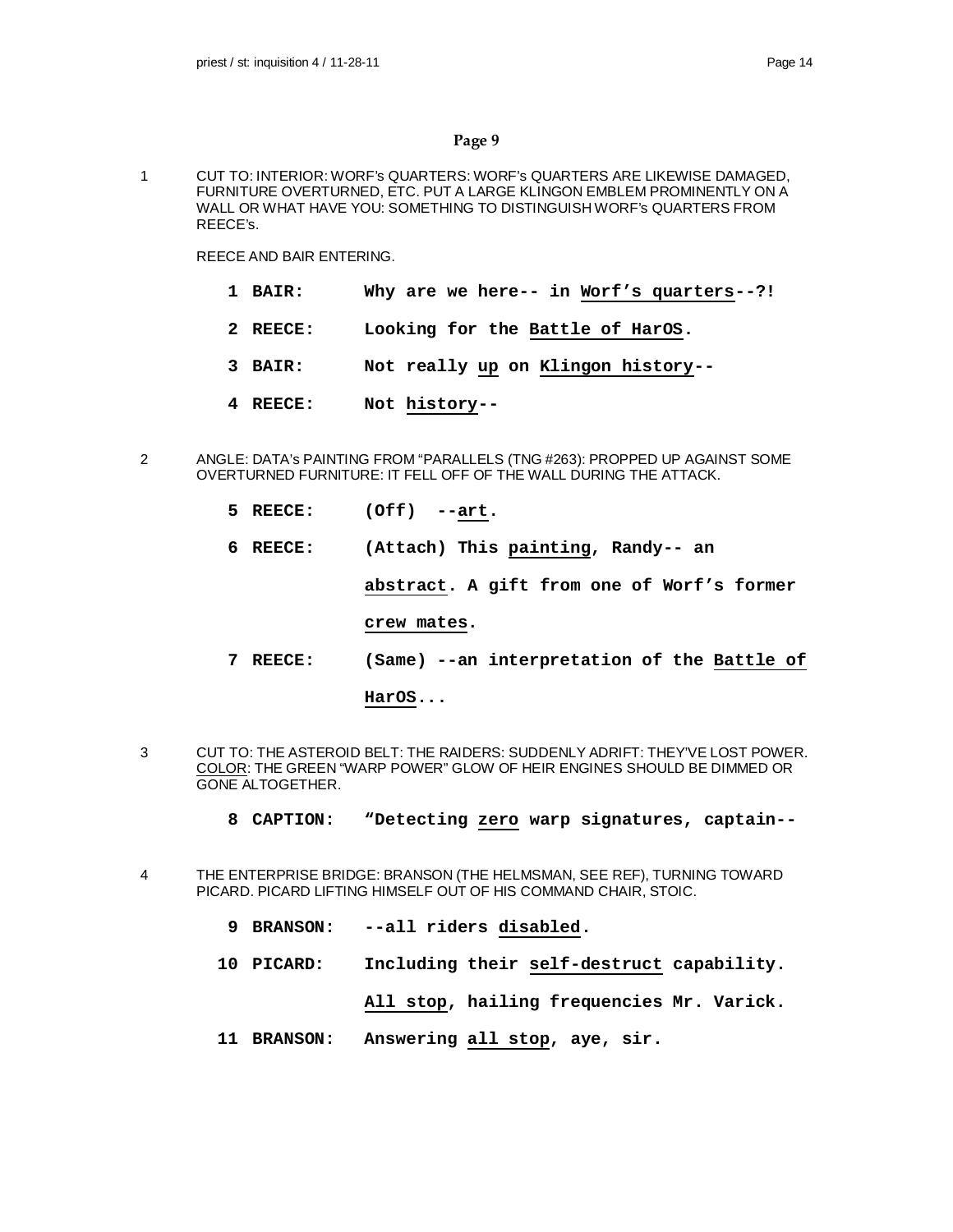- 5 ANGLE: PICARD, STANDING IN HIS TYPICAL RIGID, MILITARISTIC FASHION, TALKING TO THE VIEWSCREEN. VIEWSCREEN SHOWS THE ASTEROID BELT, DISABLED FIGHTERS DRIFTING AIMLESSLY. PICARD APPEARS TO BE TAKING TO HIMSELF.
	- **12 VOICE: (Off) Hailing frequencies open, sir.**
	- **13 PICARD: I know you're there.**
	- **14 PICARD: I know you can hear me.**
- 6 THE VIEWSCREEN: THE ASTEROID BELT, THE DRIFTING FIGHTERS.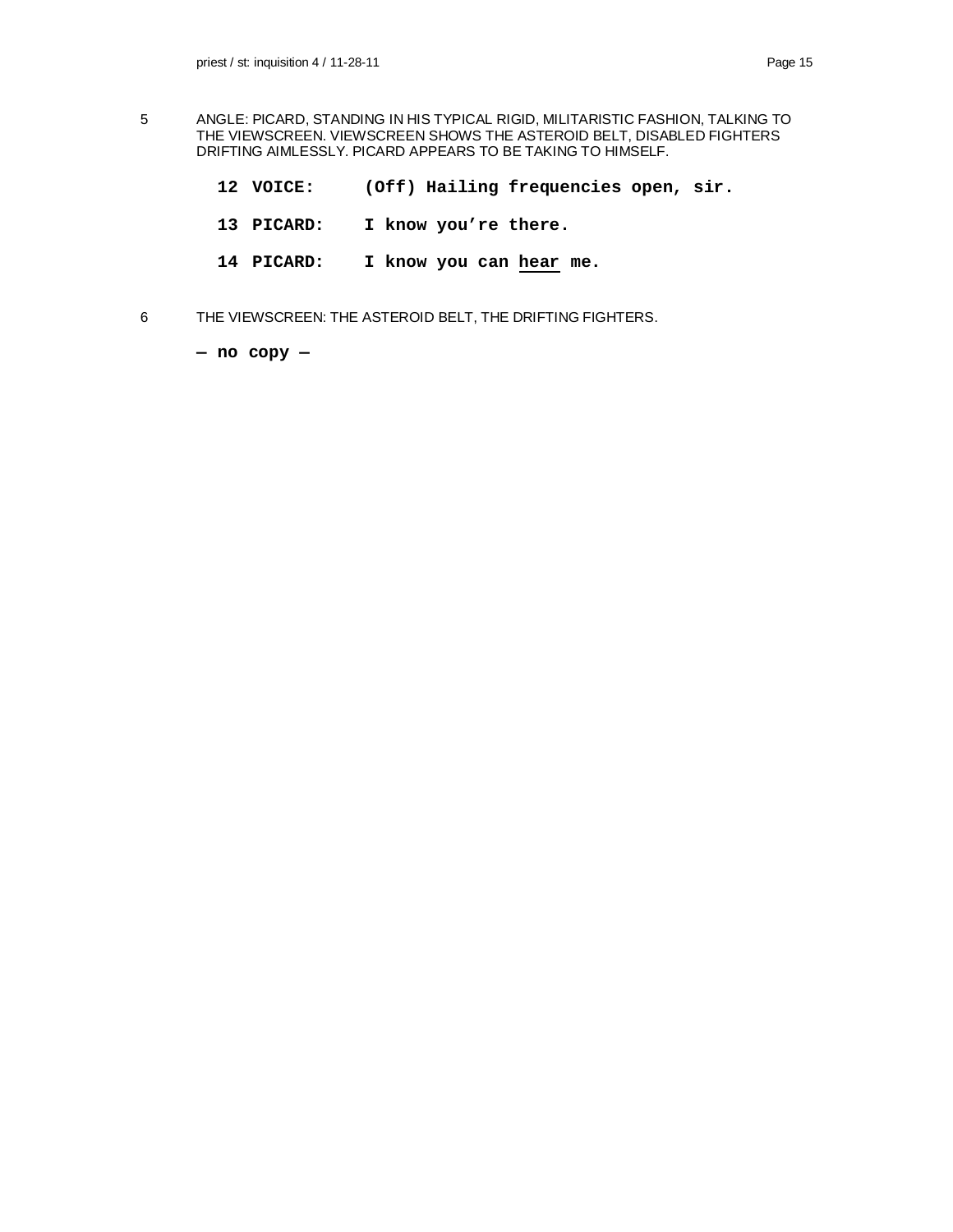- 1 CUT TO: THE SVERDLOV, VISIBLE DAMAGE, STREAKS THROUGH VIOLENT STORMS ON LANATOSIA ii.
	- **1 BAIR: (From Ship) Sorry, Reece-- you lost me.**
	- **2 REECE: (From Ship) Worf didn't bring this painting**

**on board.**

**3 REECE: (Attach) It was shipped here via normal,**

**routine supply units--**

- 2 CUT TO: WORF's QUARTERS: REECE AND BAIR, CROUCHING AMID THE DEBRIS, REECE USING A TRICORDER TO SCAN THE PAINTING.
	- **4 REECE: --movers. Low-ranked crewmen.**
	- **5 REECE: Computer: dim lighting by 890 lumens.**
	- **6 REECE: Starfleet intelligence could have slipped**

**anybody in there.**

- **7 BAIR: To deliver an ugly painting...?**
- 3 ANGLE: OVER REECE's SHOULDER: THE PAINTING. COLOR: GREEN KLINGON GLYPHS VISIBLE ON THE PANTING WITHIN THE SPAN OF LIGHT EMITTING FROM REECE's TRICORDER. LETTERING FADES OUT BEYOND THE CIRCLE OF LIGHT. THIS IS LETTERING WHICH CAN BE SEEN ONLY UNDER CERTAIN LIGHT FREQUENCIES.
	- **8 REECE: (Off) To deliver Worf's orders.**
	- **9 PAINTING: (Greek In Klingon Glyphs)**
- 4 CUT TO: PICARD ON THE ENTERPRISE BRIDGE: STANDING IN FRONT OF VIEWSCREEN. ASTEROID BELT, DRIFTING FIGHTERS ON THE VIEWSCREEN.
	- **10 PICARD: Come, now, Commander.**
	- **11 PICARD: Enough of this farce.**
	- **12 PICARD: It ends here.**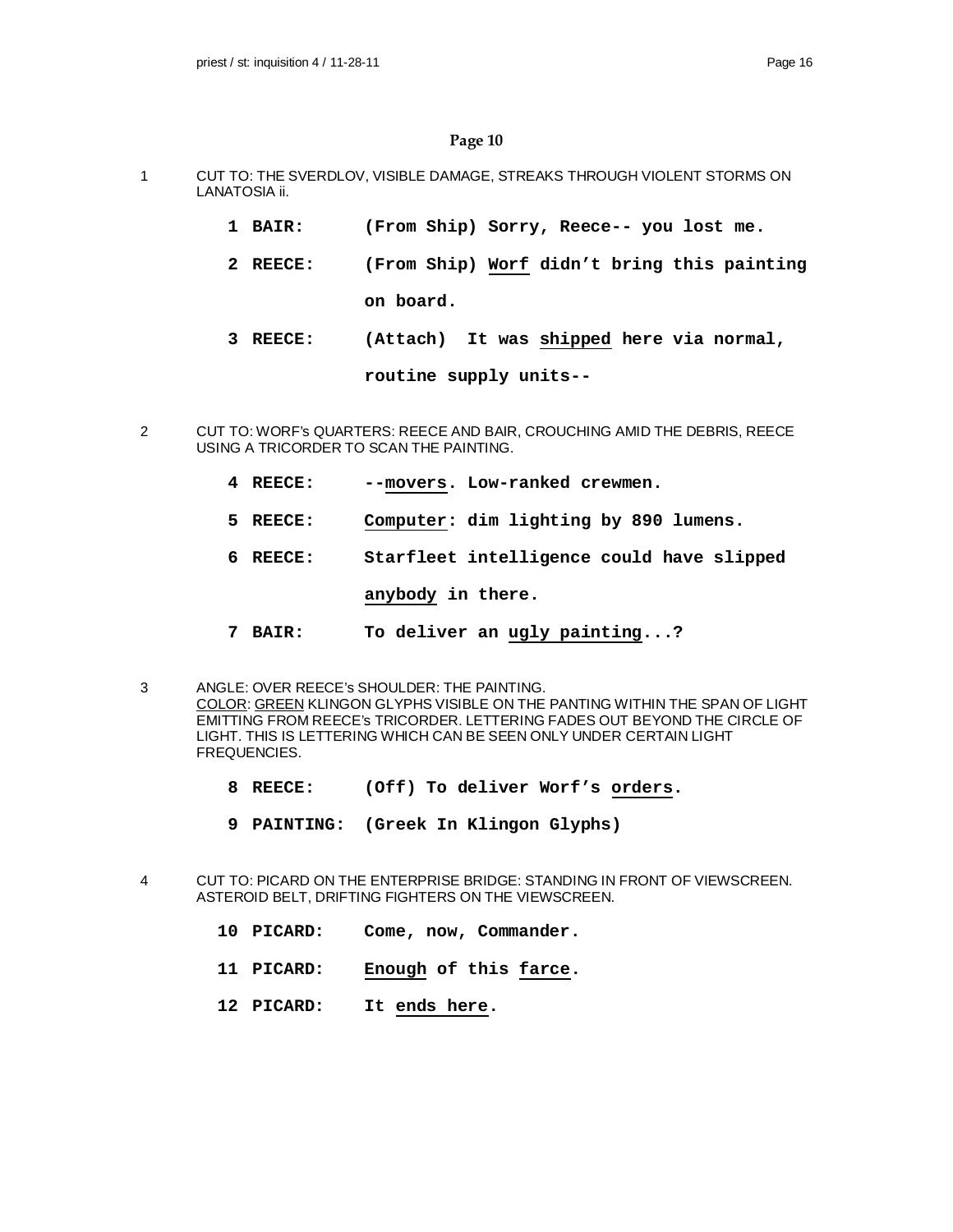- 5 WIDE ACROSS BOTTOM: EXTERIOR: A ROMULAN WARBIRD DE-CLOAKS RIGHT IN FRONT OF THE ENTERPRISE.
	- **13 ELECTRONIC: My compliments, Captain.**
	- **14 ELECTRONIC: Well played...**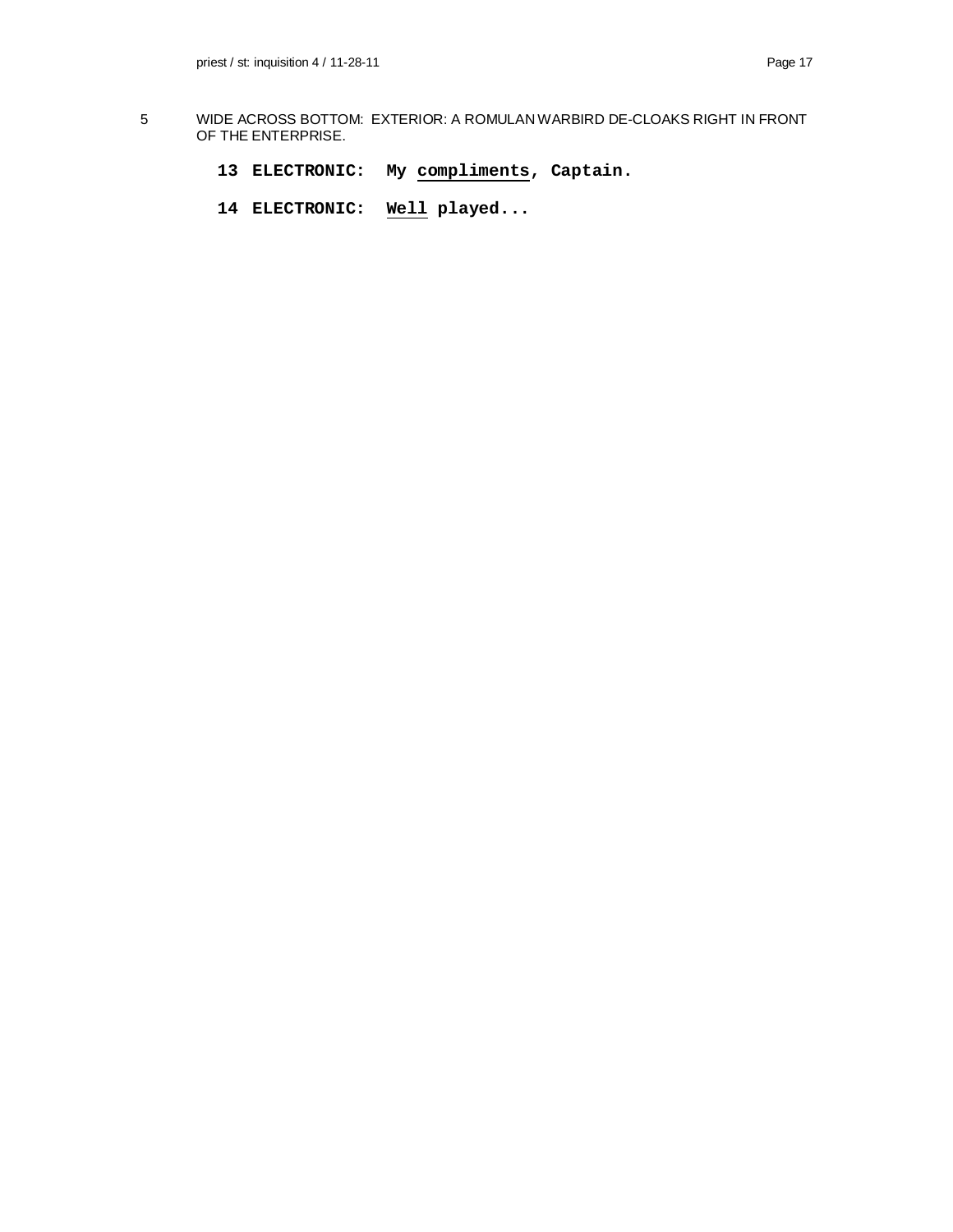- 1 CUT TO: THE ENTERPRISE VIEWSCREEN: COMMANDER DONATRA (A FEMALE ROMULAN COMMANDER, SEE REFERENCE) OFFERS A MILD SMILE. SHE IS NOT ENTIRELY A FRIEND.
	- **1 DONATRA: (Electronic)** *...I'm tempted to ask how you knew the Romulan traitors' secret rendezvous point--*
	- **2 DONATRA:** *--but I'm sure I'd simply be wasting bandwidth.*
	- **3 DONATRA:** *I expected you to be two dozen parsecs away... going after your man, Worf.*
- 2 PICARD: STOIC. ANGRY BUT NOT RAGE.
	- **4 PICARD: Yes, Commander Donatra, the bait.**
	- **5 PICARD: The "conspiracy" against Worf, Starfleet warning me not to intervene.**
	- **6 PICARD: An orchestra intended to prevent the very thing now occurring--**
	- **7 PICARD: --Devroq terrorists being beamed into my brig. Taken into Federation custody.**
- 3 THE BRIDGE: PICARD AND DONATRA ON THE SCREEN. DONATRA KEEPS HER COOL: ROMULANS ARE SLICK, CON ARTISTS.
	- **8 DONATRA: (Electronic)** *We have a lawful warrant for our traitors, captain. The Romulan Empire expects the Federation to observe interstellar law--*
	- **9 PICARD: --and deliver these men to be murdered.**
	- **10 DONATRA: (Electronic)** *Interviewed, Captain. Lawfully tried--*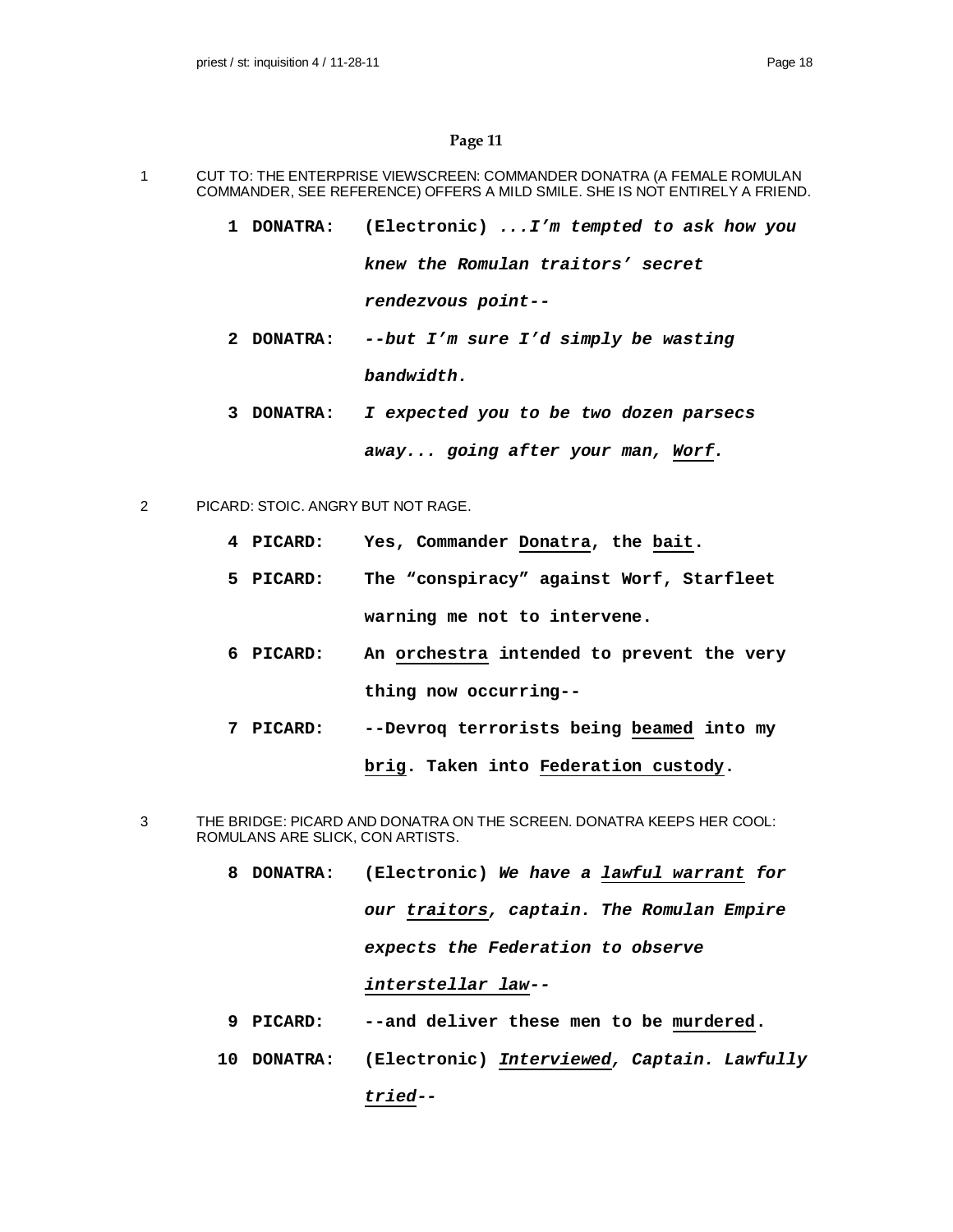**11 PICARD: --a show trial--designed to aid your power struggle against Suran in the Romulan Senate.**

#### 4 THE SCREEN: DONATRA: A WARM SMILE.

- **12 DONATRA: (Electronic)** *By definition, an internal matter of the Romulan Empire, Captain.*
- **13 DONATRA: (Electronic)** *I formally request extradition of the prisoners.*
- 5 PICARD: STOIC.
	- **14 PICARD: You could always take them by force.**
	- **15 PICARD: Destroy the Enterprise... and the evidence. Write your own history.**
	- **16 PICARD: Tell me, Commander--**
- 6 XT/THE ASTEROID BELT: THE ENTERPRISE FACING OFF AGAINST THE WARBIRD.
	- **17 PICARD: (From Enterprise) --what shall history say about this day...?**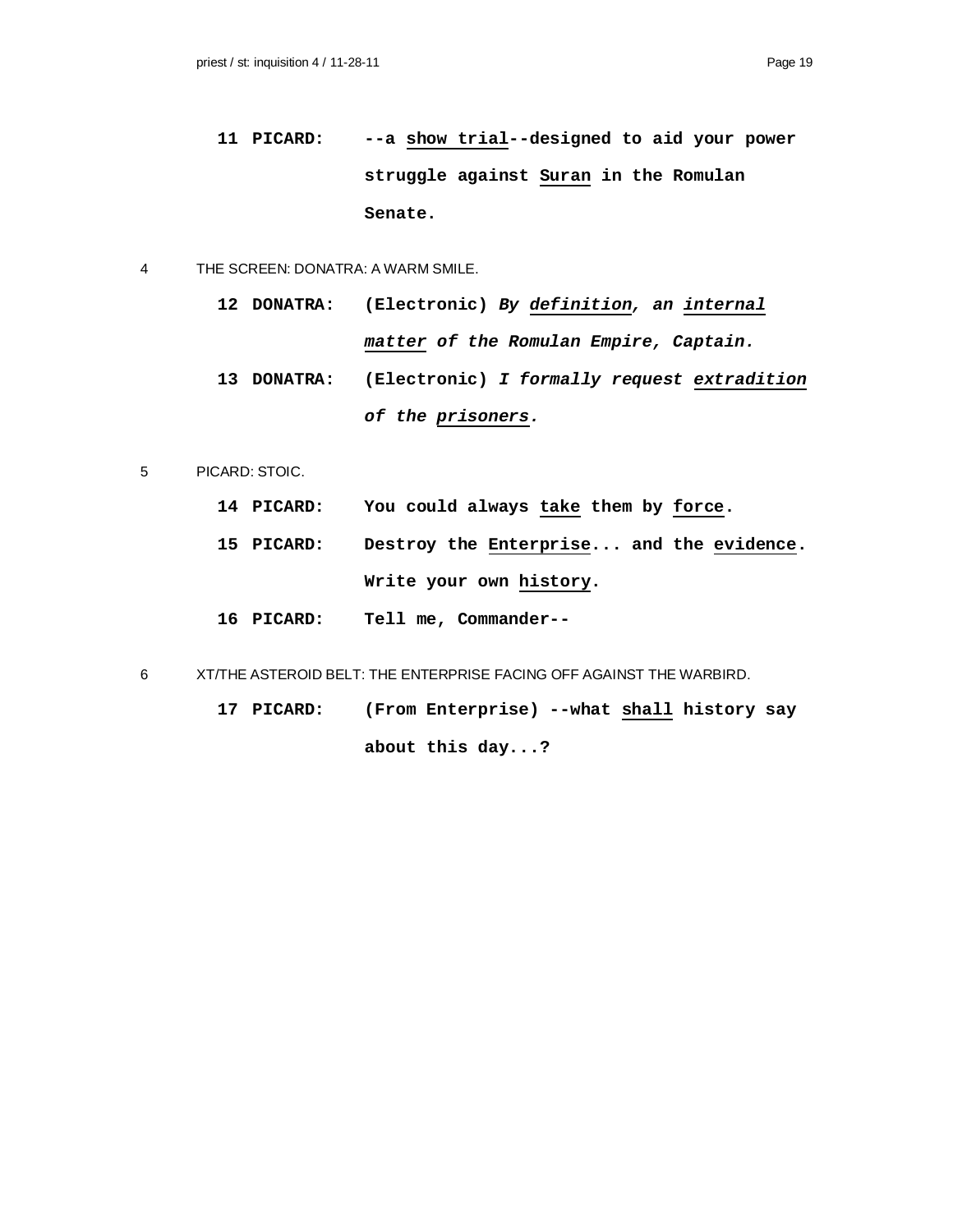- 1 HIGH ANGLE: THE SMALL BISTRO IN PARIS FROM LAST ISSUE. NIGHT.
	- **1 CRUSHER: (From Bistro) Over the years, I've given a lot to Starfleet.**
	- **2 CRUSHER: (Attach) I gave the my loyalty--**
- 2 CUT TO: INTERIOR: CROWDED, DARK, INTIMATE, ROMANTIC FRENCH BISTRO, OTHER COUPLES ENJOYING THEMSELVES. CRUSHER AND PICARD SITTING AT AN INTIMATE TABLE SOMEWHERE NEAR A GLASS WALL. CRUSHER's HEAD BOWED AS SHE STIRS HER TEA.
	- **3 CRUSHER: --I gave them my medical career.**
	- **4 CRUSHER: My family life.**
- 3 OVER PICARD's SHOULDER: BEVERLY HER HEAD BOWED AS SHE STIRS HER TEA.
	- **5 CRUSHER: I gave them Jack.**
	- **6 CRUSHER: I gave them Wesley... my son.**
- 4 CRUSHER: SHE TAKES A SIP. AVOIDING THE SUBJECT.
	- **no copy —**
- 5 STAT/REPEAT.
	- **7 CRUSHER: I gave them you.**
	- **8 CRUSHER: Anything you and I might have been...**
- 6 CUT TO: SAT/REPEAT PAGE 4 PANEL 5: ESTABLISHING SHOT: WORF IN THE MEN's ROOM: IN DRESS UNIFORM, GLARING AT HIMSELF IN THE MIRROR.
	- **no copy —**
- 7 IN CLOSER: WORF GLARING AT HIMSELF.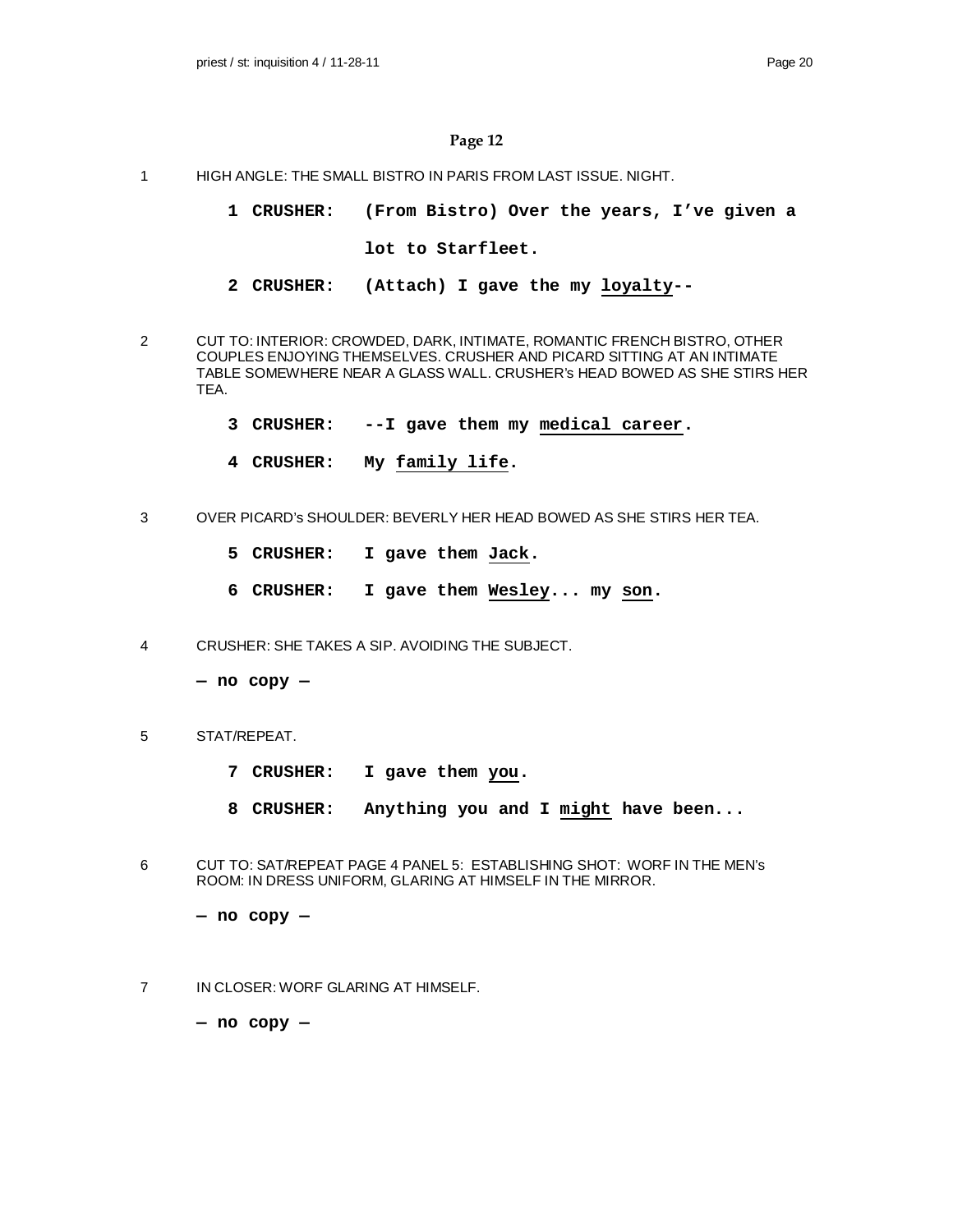1 TALL PANEL DOWN LEFT SIDE OF PAGE: EXT/LANATOSIA II, VIOLENT STORM. WORF IN CONAN THE BARBARIAN-STYLE BADASS POSE, HIS MEK'LETH CLUTCHED IN ONE HAND. THE MEK'LETH CHIPPED AND BLOODIED. WORF's WETSUIT SLASHED AND TATTERED, SEVERE SLASHES CRISSCROSS HIS CHEST, BLOOD STREAMS DOWN ONE ARM (RIP UP THE ARM OF HIS SUIT SO WE SEE BARE SKIN).

WORF HAS SURVIVED WHAT MUST HAVE BEEN A TERRIBLE BATTLE. HE STANDS ALONE.

**— no copy —**

2 IN CLOSER: WORF: GRIM: HIS EYES CLOSED, DRINKING IN THE STORM. SAVORING IT. HE LOVES THIS.

**— no copy —**

- 3 FLASHBACK: THE WOOD SHED: WORF, THE CHILD, HANDS HIS MOTHER HER KETTLE, RETURNING IT TO HER.
	- **1 WORF: Take this, mother, and go.**
	- **2 MOTHER: < --?! Worf-- I do not understand--? >**
	- **3 WORF: I am Klingon, mother--**
- 4 EXTERIOR: THE SHED, MOTHER OUTSIDE, HOLDING HER KETTLE, THE DOOR SLAMS SHUT, WORF HAS CLOSED IT FROM THE INSIDE.
	- **4 WORF: (From shed) I shall remain until Father**

**sees fit to release me.**

- **5 WORF: (Attach) It is the way of the warrior.**
- 5 SAT/REPEAT PANEL 2: ADULT WORF, EYES CLOSED, DRINKING IN THE STORM.
	- **6 VOICE: (Off) --Worf--?**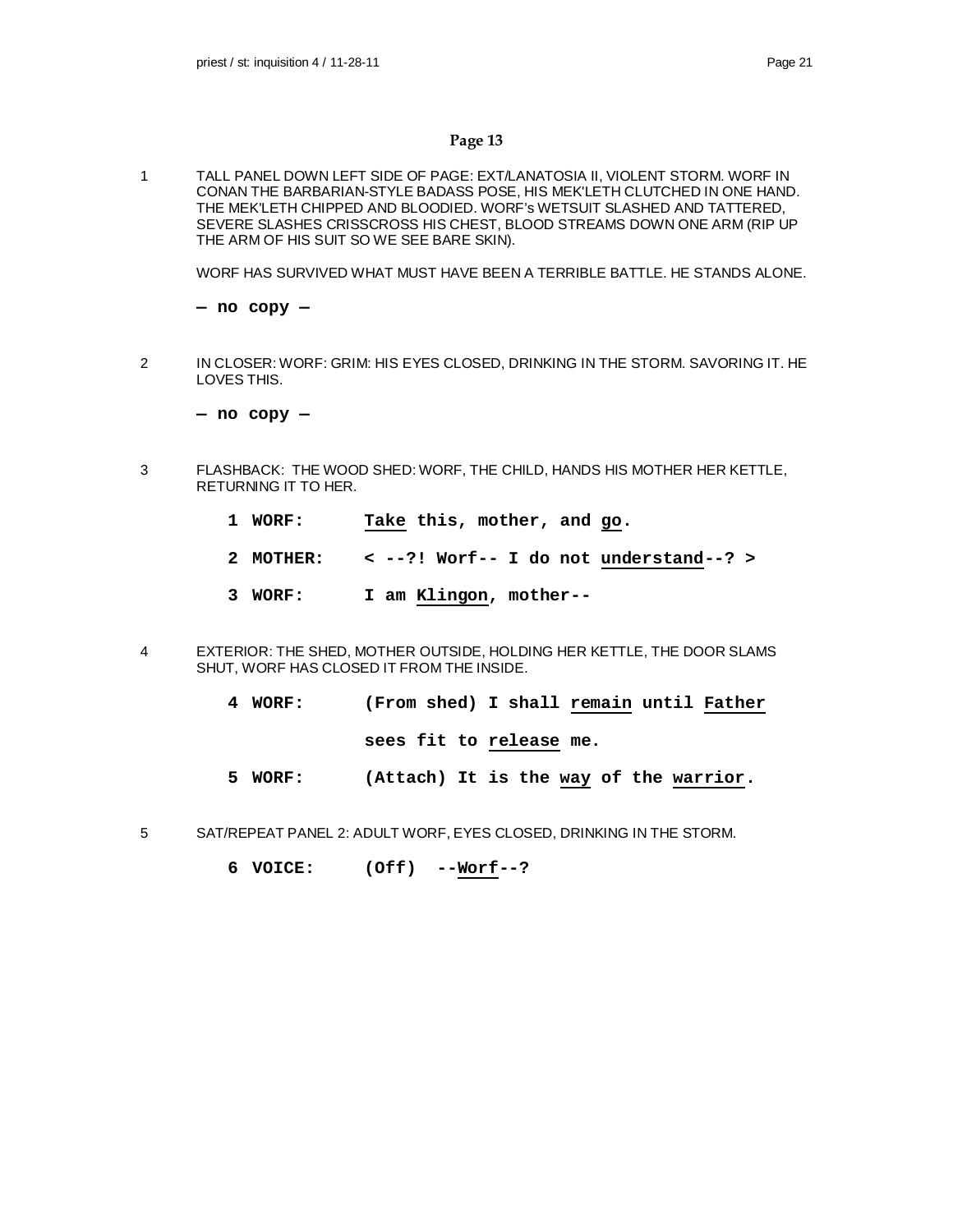- 1 NEW ANGLE: REECE AND BAIR APPROACH WORF: THEY WEAR WINTER GEAR, BAIR HOLDS A HEAVY JACKET OR COAT, BRINGING IT TO WORF. REECE SMILING.
	- **1 REECE: --you're not an easy man to find.**
	- **2 REECE: Are you all right--?**
- 2 WORF GLOWERS AT BAIR, WHO OFFERS HIM THE JACKET.

- 3 WORF IGNORES BOTH OF THEM, WALKING TOWARD A WAITING SHUTTLECRAFT. THE TWO WATCH HIM GO, BAIR STILL HOLDING OUT THE JACKET.
	- **3 WORF: Mr. Reece--**
	- **4 WORF: --I believe I placed you under arrest.**
- 4 CUT TO: PICARD IN THE BISTRO, GLARING AT OFF-PANEL BEVERLY.
	- **5 PICARD: They were going to take my command.**
	- **6 PICARD: That is what they told you, yes? That this was all just a routine drill.**
	- **7 PICARD: They knew your ethics would eventually overpower your discretion--**
- 5 REVERSE: BEVERLY HER HEAD TUNED AWAY, NOT LOOKING AT PICARD. STOIC.
	- **8 PICARD: (Off) --and you would inform me of the orders you passed along to Worf, and how unfairly he was being treated--**
	- **9 PICARD: (Attach) --knowing I would most certainly intervene.**
	- **10 PICARD: (Same) I keep wondering how many times must a man save the universe before he is trusted...**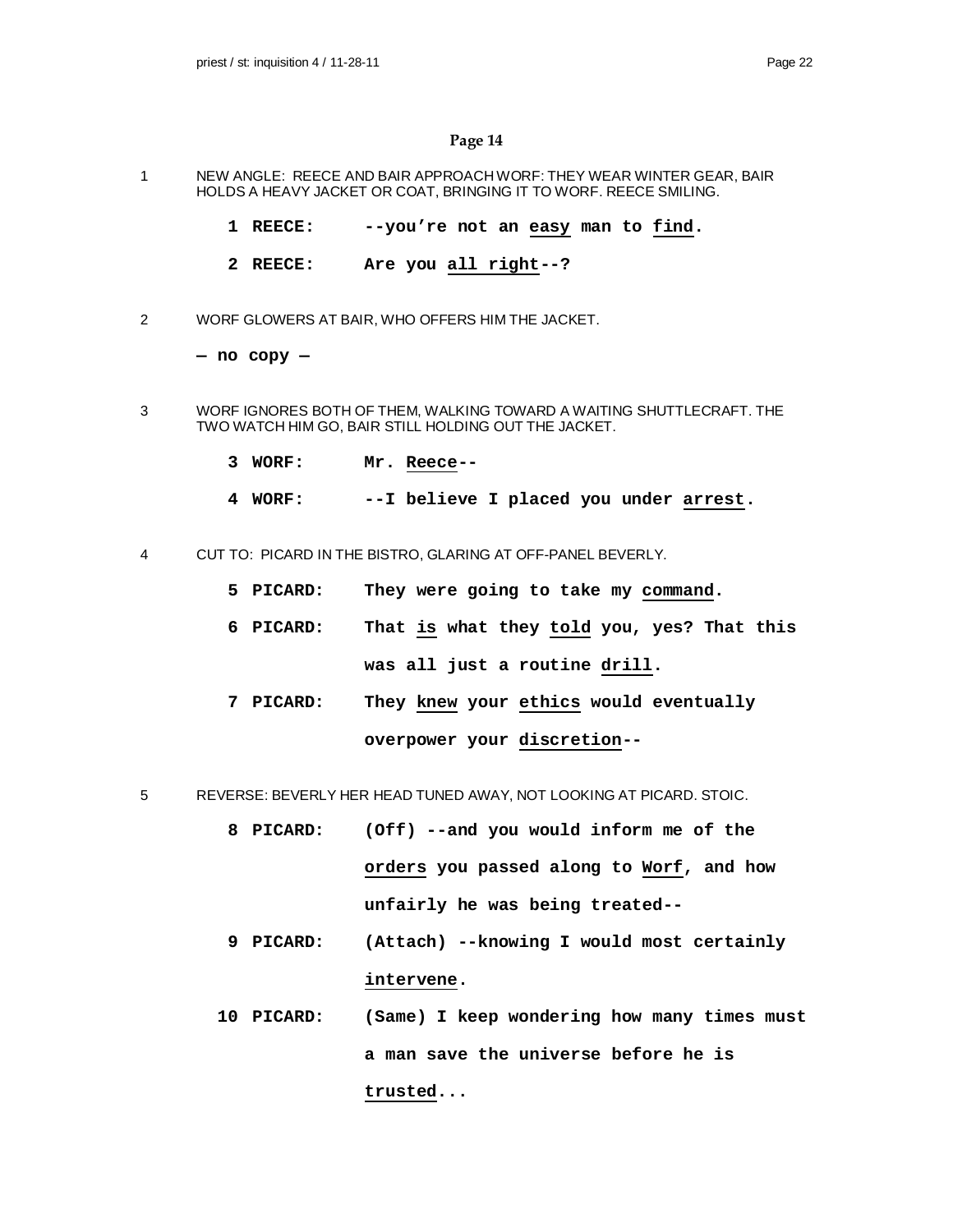- 1 CUT TO: THE SVEDLOV BRIDGE: THE TURBOLIFT DOORS OPENING, REVEALING WORF: CLEANED UP, BACK IN STANDARD UNIFORM. GRIM.
	- **1 SFX: CLAP! CLAP! CLAP! CLAP! CLAP!**
	- **2 VOICE: (Off) Mr. Worf!! Welcome back!!**
- 2 ESTABLISH: THE BRIDGE: WORF CROSSES OVER TO THE COMMAND CHAIR, IGNORING THE APPLAUDING BRIDGE CREW. LT. SHANNON WEATHERS SMILES AT HIM.
	- **3 WEATHERS: You had us worried for a moment there--**
	- **4 WORF: Report.**
	- **5 WEATHERS: --**
	- **6 WEATHERS: --we are back in orbit above Lanatosia II,**

**repairs underway.**

- 3 WORF, SEATED IN COMMAND CHAIR, PRESSING BUTTONS ON ARM REST, IGNORING BRIDGE CREW.
	- **7 WORF: Very well.**
	- **8 WORF: Give me a moment, then open a channel to**

**those Lanatosian liars.**

- **9 WEATHERS: (Can be off) ...yes sir...**
- 4 WORF, STOIC, LOOKING DOWN AT THE ARM REST. PREPARING HIS THOUGHTS. WHAT HE IS ABOUT TO DO IS HUMILIATING.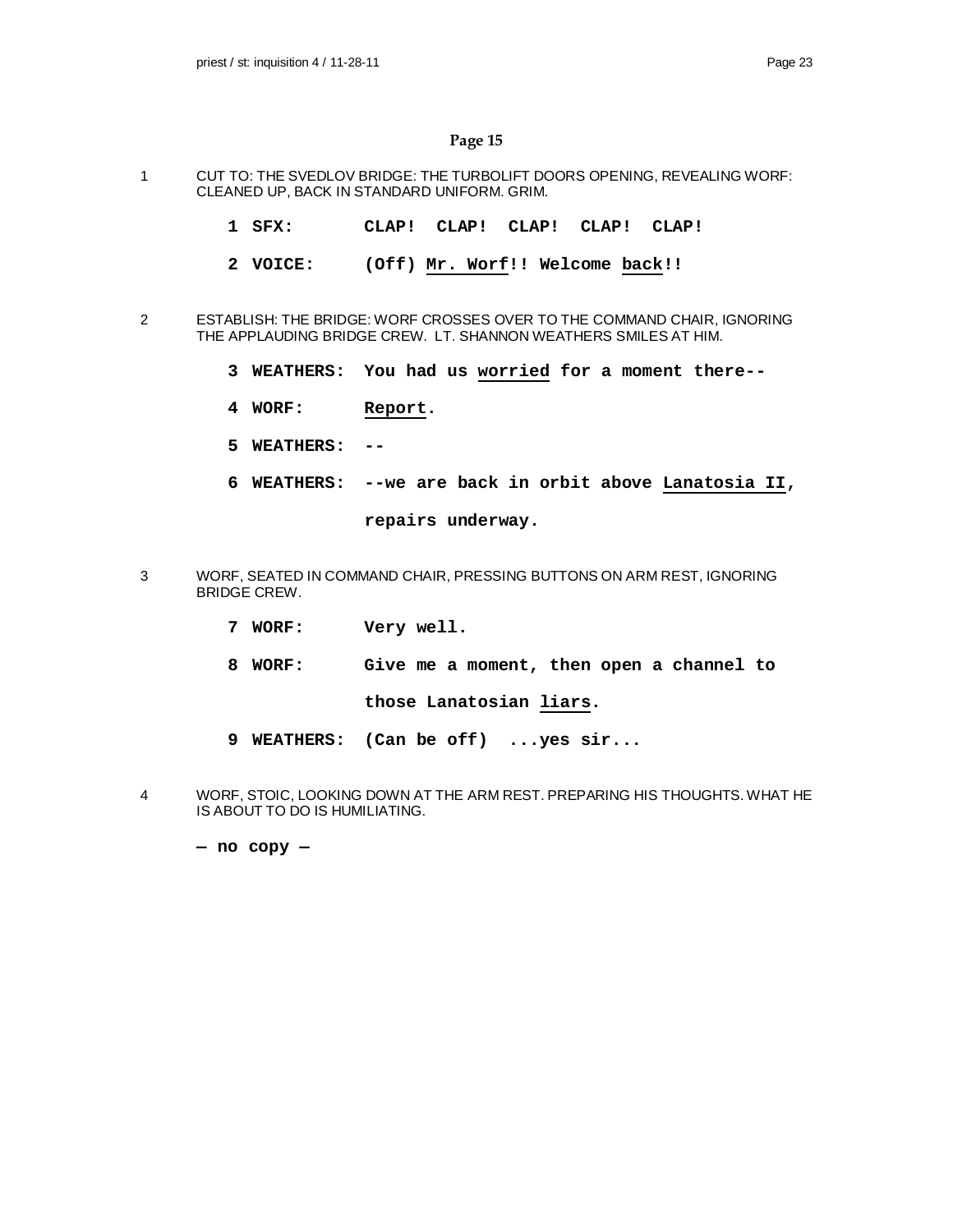- **10 WORF: Captain's Log, Stardate 57246.3.**
- **11 WORF: Colonel Xerxes, leader of the Devroq Confederacy, the Romulan resistance underground, is dead.**
- **12 WORF: His men have escaped. My mission, to recover Xerxes alive, has ended in failure...**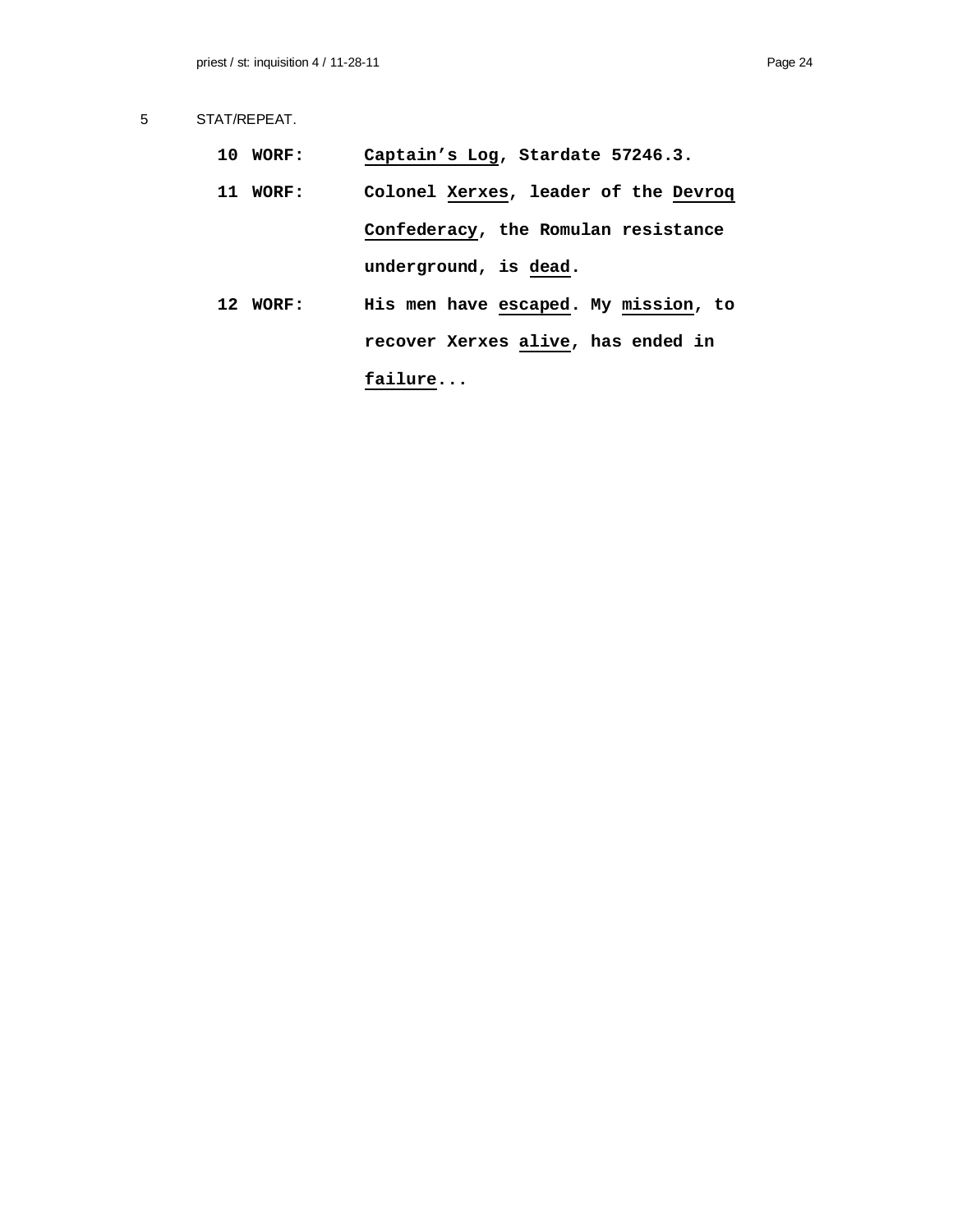- 1 CUT TO: THE PLANET's SURFACE: LOW ANGLE: LOOKING UP AT A ROCKY CLIFF: WORF BATTLES XERXES NEAR THE CLIFF EDGE. A VIOLENT STORM RAGES.
	- **1 XERXES: Come, now, Worf-- admit it:**
	- **2 XERXES: --this is what you prefer, isn't it? No**

**diplomacy... no negotiation.**

**3 XERXES: Just glorious battle... retribution for so**

### **many dead Klingons.**

- 2 WIDE ANGLE: THE TWO MEN: MARTIAL ARTS MAYHEM. WORF SWINGING HIS MEK'LETH, XERXES HAS A TREE LIMB OR SOME SUCH, BLOCKING WORF'S LUNGES. XERXES IS EXTREMELY ADEPT AT MARTIAL ARTS. PLEASE USE ACTUAL MARTIAL ARTS REFERENCE: CAPOEIRA OR JUJITSU, FLUID MOVES. RENT THE "BOURNE" FILMS.
	- **4 XERXES: Much as I despise my own leaders on Romulus, I hate Klingons so much the more. 5 XERXES: Frankly, I went out of my way to kill as many as I could--**
	- **6 XERXES: --supported by the very Federation you've foolishly sworn loyalty to!**
- 3 ON XERXES: SMILING.
	- **7 XERXES: The Federation who've abandoned us, the Romulan resistance, now that we've done their dirty work for them.**
	- **8 XERXES: A lesson you should make special note of, Klingon. Today it's me--**
- 4 ON WORF: SNARLING. WORF's UNIFORM GETTING RIPPED UP IN THE FIGHT.
	- **9 XERXES: (Off) --tomorrow, it will be you.**
	- **10 XERXES: (Attach) Exploited then discarded... like the galactic trash you people are.**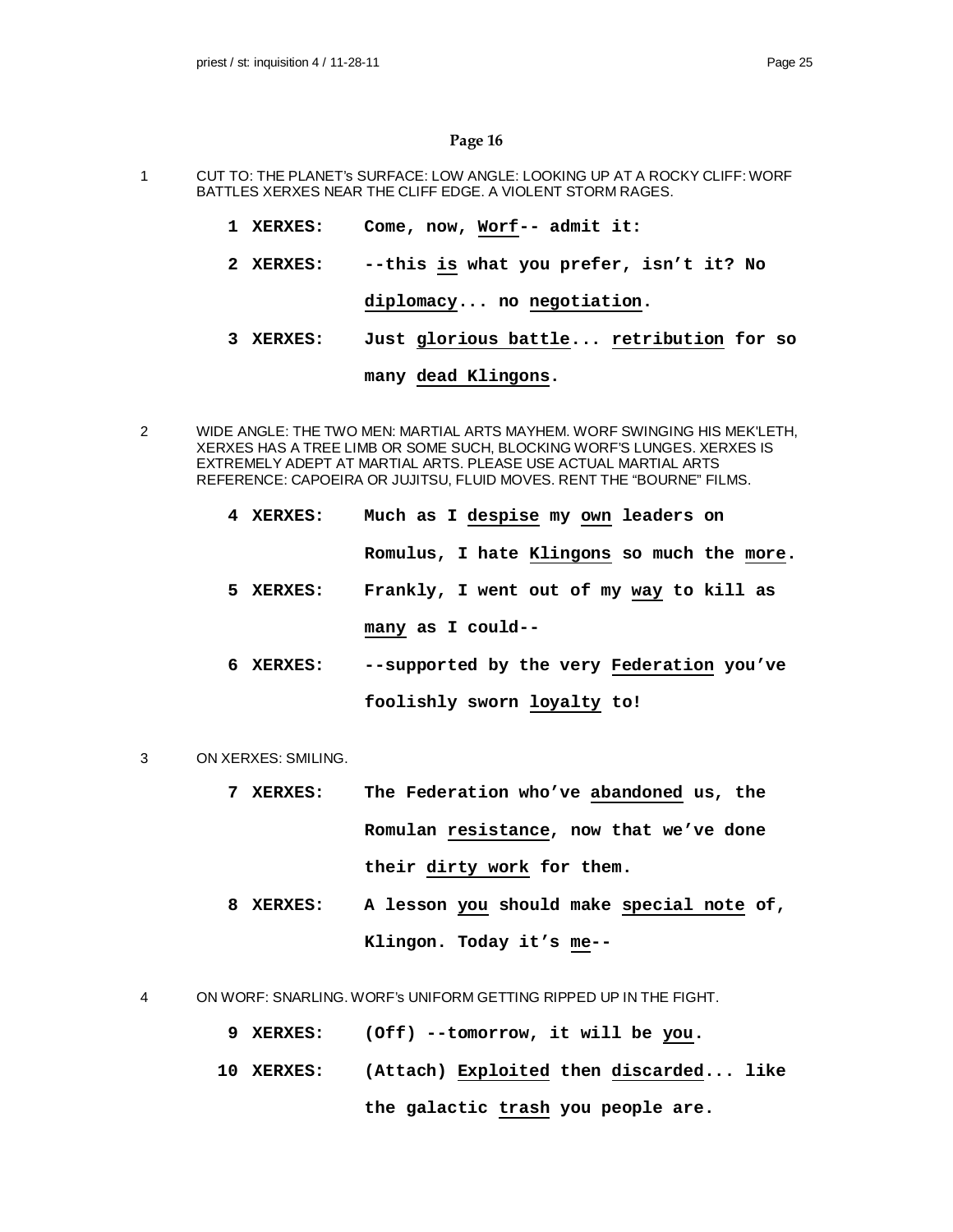- 5 XERXES RUSHES FORWARD FOR THE KILL STRIKE.
	- **11 XERXES: Let this, therefore, be my gift to you--**
	- **12 XERXES: --Klingon glory and Federation disgrace--**
	- **13 XERXES: --the best you may ever hope to achieve--!**
- 6 WORF PULLS A REVERSE ON XERXES, WHIPPING HIS MEK'LETH AROUND, BEHEADING THE ROMULAN.
	- **14 SFX: THWISSSHTTT-!!**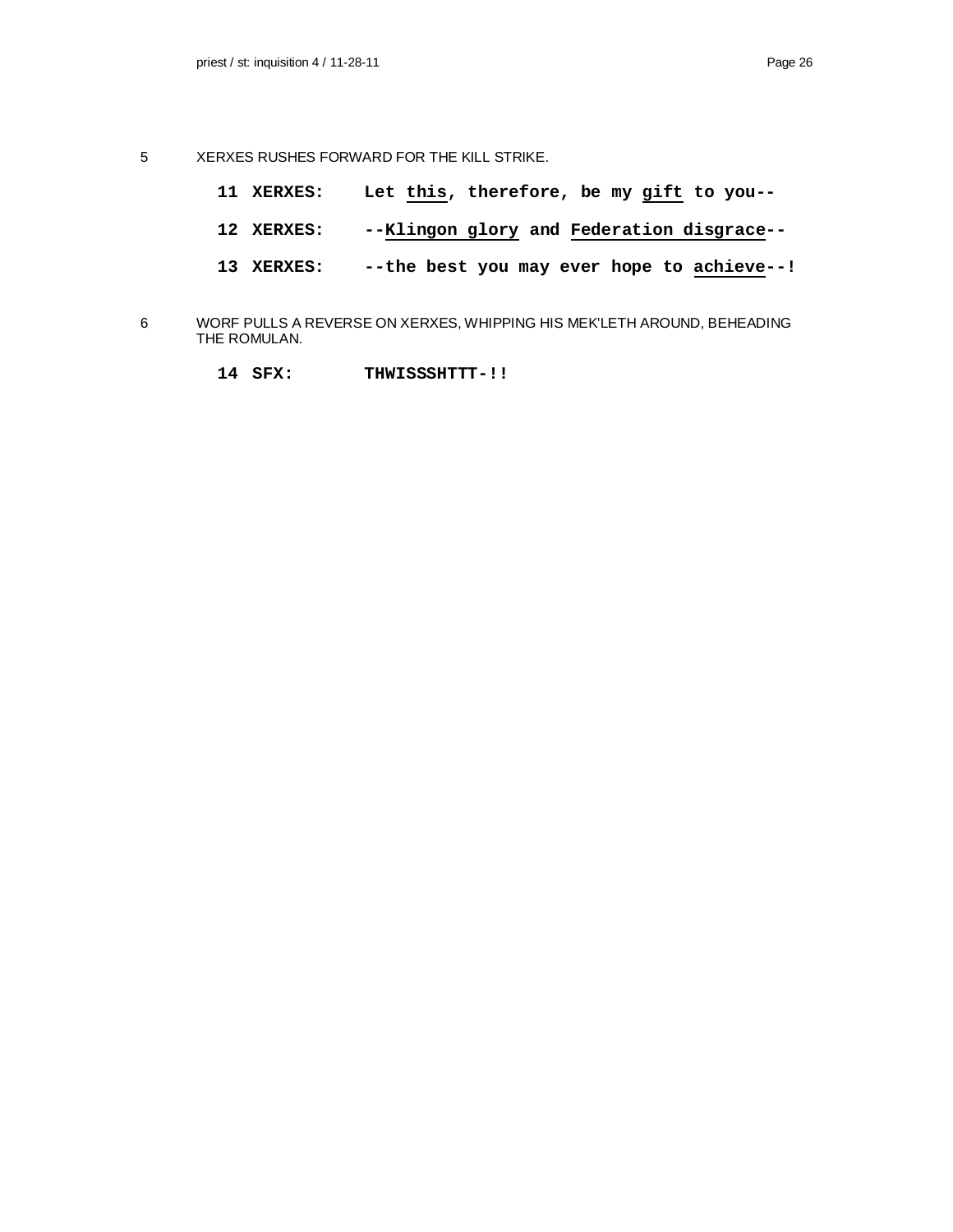1 BIG PANEL: FRANK MILLER SHOT: HIGH ANGLE: THE PRECIPICE: XERXES KNOCKED BACK OFF OF THE CLIFF, FALLING TOWARD THE VIOLENT, UGLY CHOPPY SEAS FAR, FAR BELOW. XERXES' HEAD FALLS SEPARATELY ALONGSIDE THE BODY. WORF STANDS ALONE ON THE PRECIPICE, MEK'LETH IN HAND, OBSERVING XERXES' FALL.

**— no copy —**

2 CUT TO: THE SVERDLOV BRIDGE: WORF IN COMMAND CHAIR, HIS HEAD BOWED A BIT, GRIM.

**— no copy**

- 3 STAT/REPEAT:
	- **no copy**
- 4 STAT/REPEAT:
	- **1 WORF: I will brief the Lantosian Prime Minister before leaving orbit.**
	- **2 WORF: Worf out.**
- 5 CUT TO: PRESENT DAY: THE MEN's ROOM: WORF GLARING AT HIMSELF IN THE MIRROR.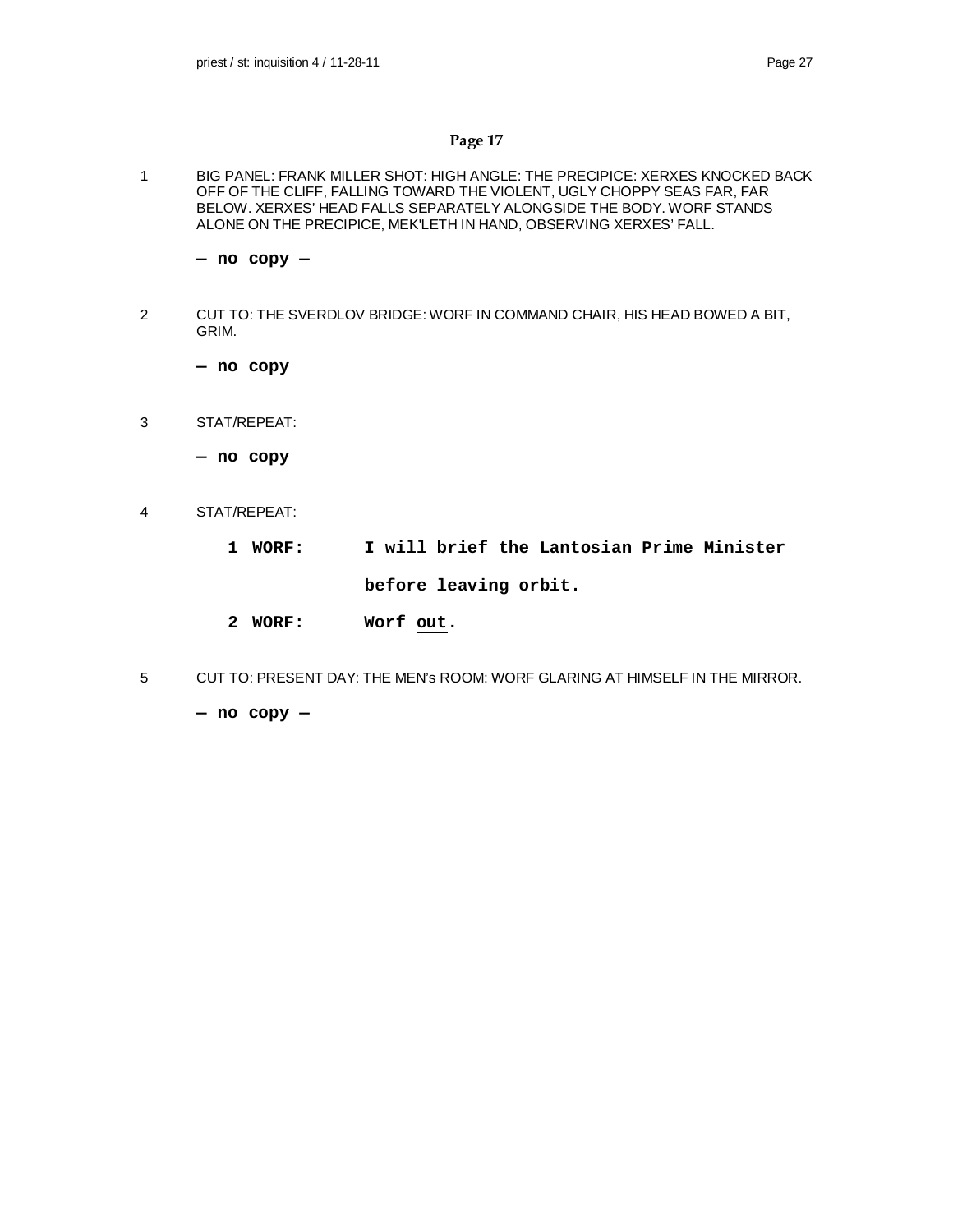- 1 ESTABLISH: STARFLEET COMMAND, SAN FRANCISCO. SUNNY, CLEAR SKIES.
	- **1 JANEWAY: (From building) To command a Federation Starship is to embrace the highest ideals of humanity...**
	- **2 JANEWAY: (Attach) ...while assuming the highest responsibility to defend those ideals.**
- 2 CUT TO: THE ASSEMBLY HALL: FILLED WITH STARFLEET OFFICERS, CREWS OF THE ENTERPRISE AND SVEDLOV, ETC.
	- **3 JANEWAY: (Off) To go boldly... to explore and discover.**
	- **4 JANEWAY: (Attach) To weave judiciously the tapestry of peace without pulling against the cords of war.**
	- **5 JANEWAY: (Same) Into his hands are placed the future of entire worlds.**
- 3 DOWN FRONT: JANEWAY IN WHITE DRESS UNIFORM, CONCLUDING HER SPEECH AS SHE REACHES TOWARD US WITH BOTH HANDS, ABOUT TO PIN A DECORATION ON OUR UNIFORM.

COLOR: NOTE: JANEWAY IS WEARING WHITE DRESS UNIFORM.

- **6 JANEWAY: A fearsome responsibility.**
- **7 JANEWAY: An unparalleled honor, granted to but a**

**precious few.**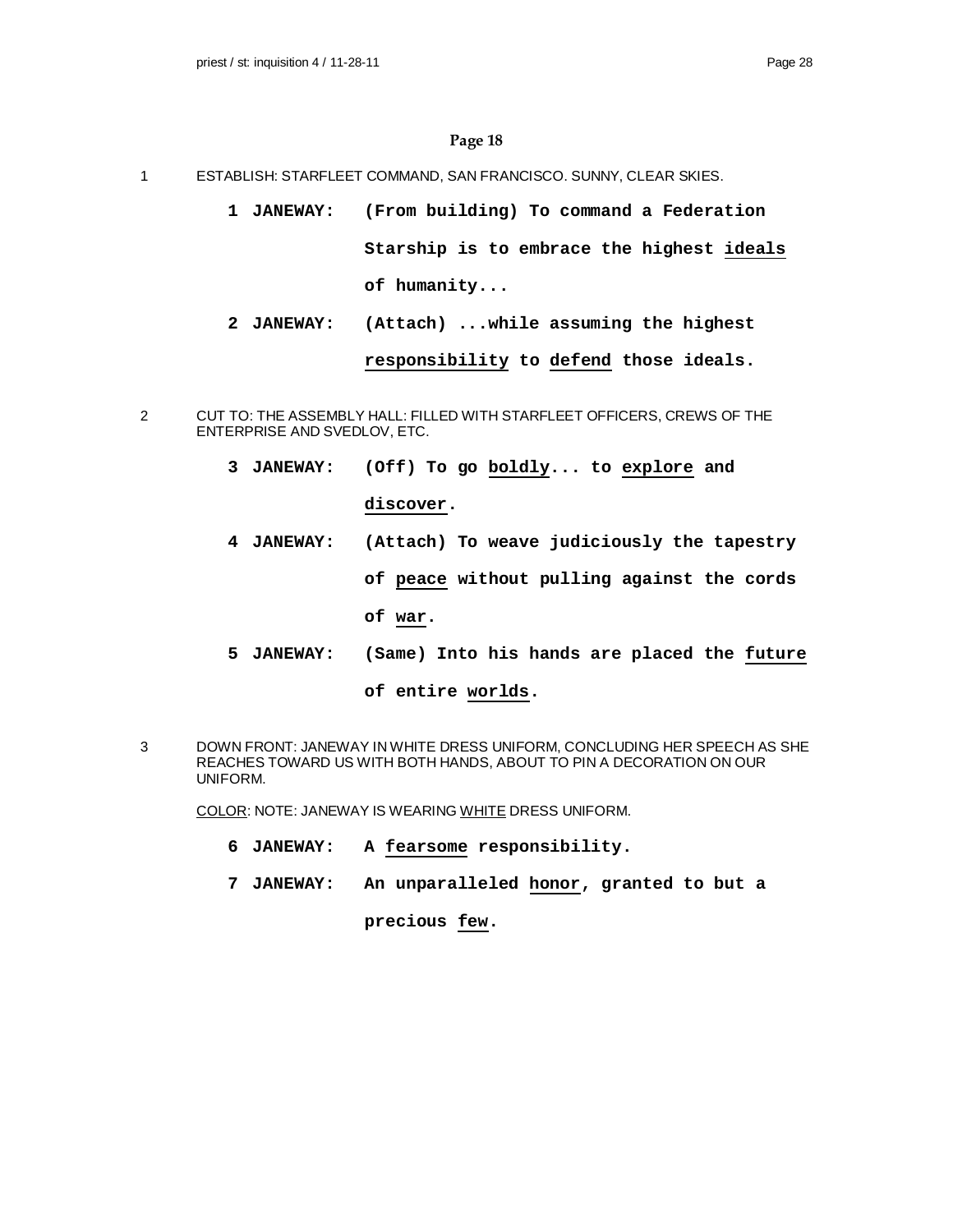- 4 DETAIL: JANEWAY's HANDS, ADDING A FOURTH SOLID PIP TO A WHITE DRESS COLLAR. THIS IS A PROMOTION CEREMONY. FOUR SOLID GOLD PIPS. COLOR: PLEASE NOTE THE PREVIOUS.
	- **8 JANEWAY: (Off) And, thus, it is with both solemnity and exceeding joy that I charge you with this grave duty.**
- 5 SIMILAR TO PANEL 3: CLOSE UP OF JANEWAY, SMILING, CONGRATULATING US.
	- **9 JANEWAY: Congratulations--**
	- **10 JANEWAY: --Captain.**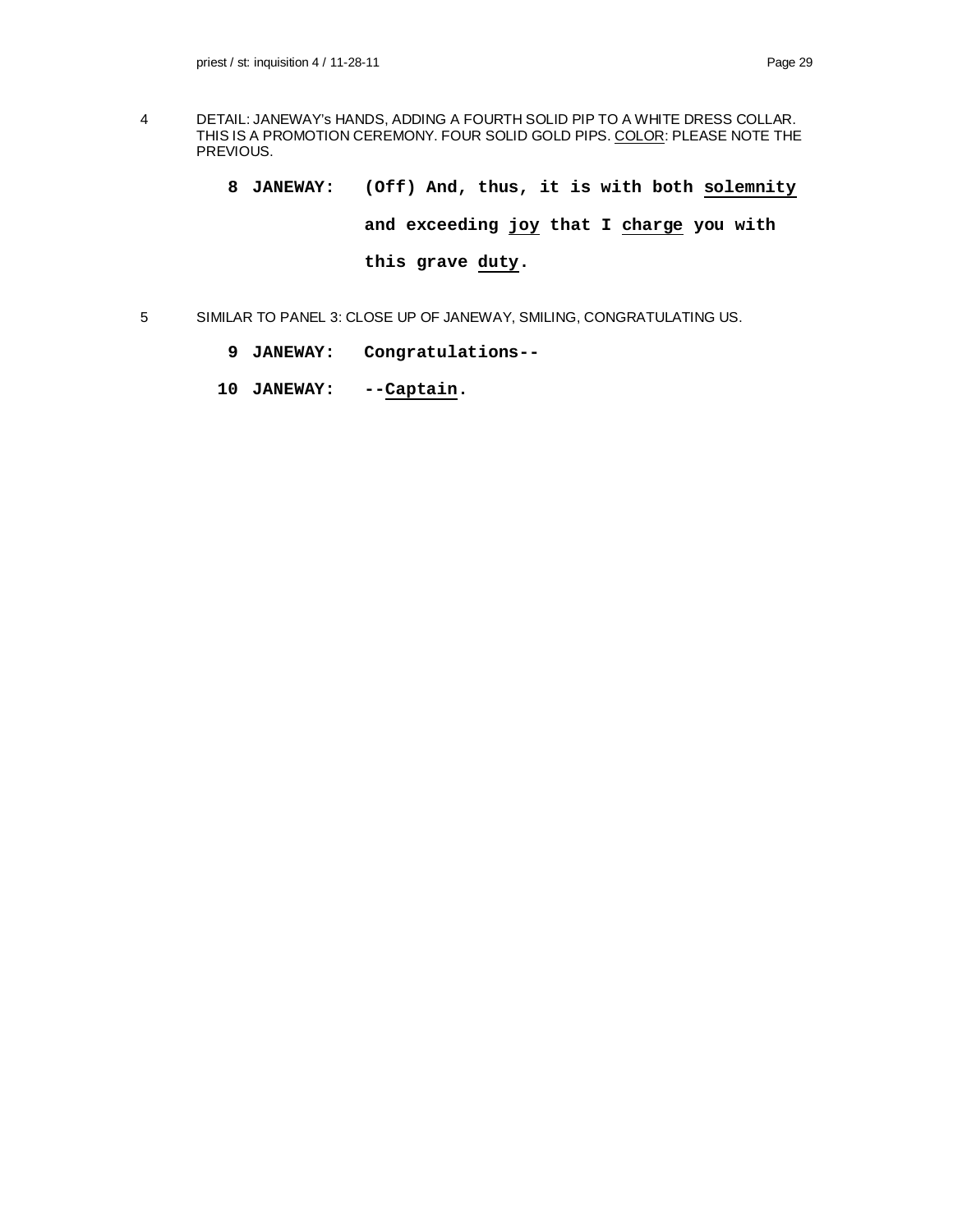- 1 REVERSE: WHO SHE IS TALKING TO: REECE. IN WHITE DRESS UNIFORM. STOIC, NO EMOTION.
	- **1 REECE: Thank you, Admiral.**
	- **2 REECE: I will dedicate my life to live up to**

```
Starfleet's trust in me.
```
2 NEW ANGLE: WORF STANDING BETWEEN PICARD AND RIKER, SORT IN LaFORGE, CRUSHER, TROI SOMEWHERE CLOSE BY EITHER HERE OR IN SUBSEQUENT PANELS. THEY ALL APPLAUD THE OFF-PANEL REECE ON HER PROMOTION.

COLOR: ALL SENIOR STAFF DRESSED IN WHITE DRESS UNIFORMS.

**— no copy —**

- 3 IN CLOSER: WORF EXCUSES HIMSELF FROM PICARD AND RIKER. TROI REACHES FOR HIM.
	- **3 WORF: I will see you at the reception.**
	- **4 TROI: Worf...**
- 4 WORF SHAKES REECE's HAND. REECE BEGINS TO WEAKEN A BIT: SHE KNOWS SHE DOESN'T DESERVE THIS.
	- **5 WORF: Congratulations, Captain.**
	- **6 WORF: It was an honor serving with you.**
	- **7 REECE: ...**
	- **8 REECE: ...Worf...I...**
- 5 WORF MOVES ON. GRIM, BUT NO RAGE. REECE LOOKING ON APPREHENSIVELY.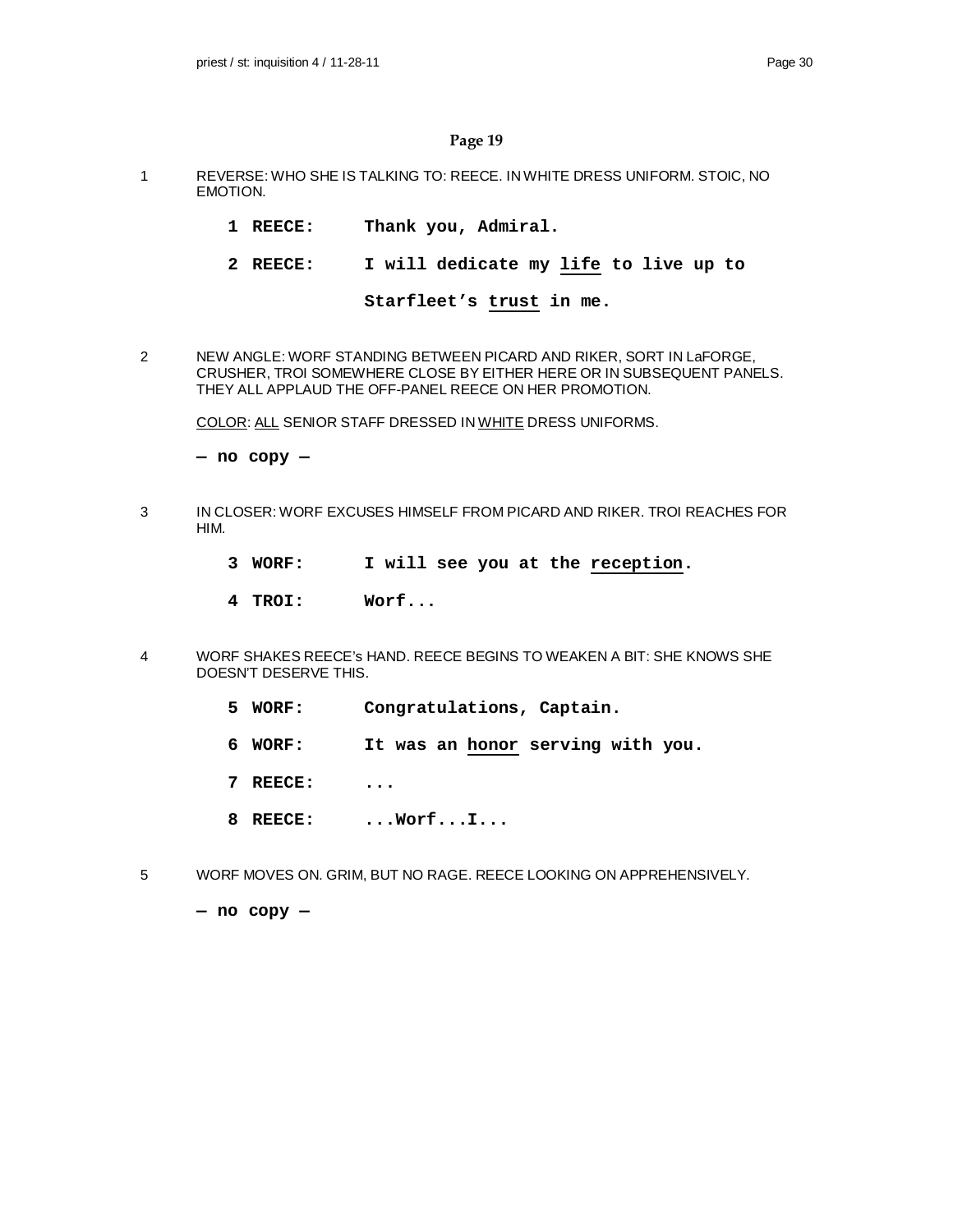- 1 DETAIL: THE DOOR TO THE MEN's ROOM, ELSEWHERE IN THE BUILDING.
	- **1 SIGN: MALE SPECIES**
- 2 CUT TO: INSIDE: A MIRROR OVER A SINK.

**— no copy —**

3 CUT TO: WORF, SPLASHING WATER ON HIS FACE.

- 4 WORF RISES, LOOKING HIMSELF IN THE MIRROR. NO ANGER. JUST A KIND OF EMOTIONAL DETACHMENT: ACCEPTANCE.
	- **2 VOICE: (Off) Congratulations, Worf--**
	- **3 VOICE: (Attach) --you passed your command test.**
- 5 NEW ANGLE: LEO (FROM LAST ISSUE) ADDRESSES WORF, WORF TURNING TO SEE HIM.
	- **4 LEO: Of course, we can't actually tell anybody that or, say, actually promote you.**
	- **5 LEO: We gotta sell the story that you lost your temper and killed Xerxes so the Romulans don't lose face.**
	- **6 LEO: Bang. No captain's chair for you.**
	- **7 WORF: You--**
- 6 LEO, SMILING. NOT TOO BROADLY, JUST A BIT AMUSED.
	- **8 WORF: (Off) --you are Klingon.**
	- **9 LEO: It's the after shave, isn't it?**
	- **10 LEO: A dozen hours of surgery but you can never quite lose the smell.**
	- **11 LEO: Call me Leo.**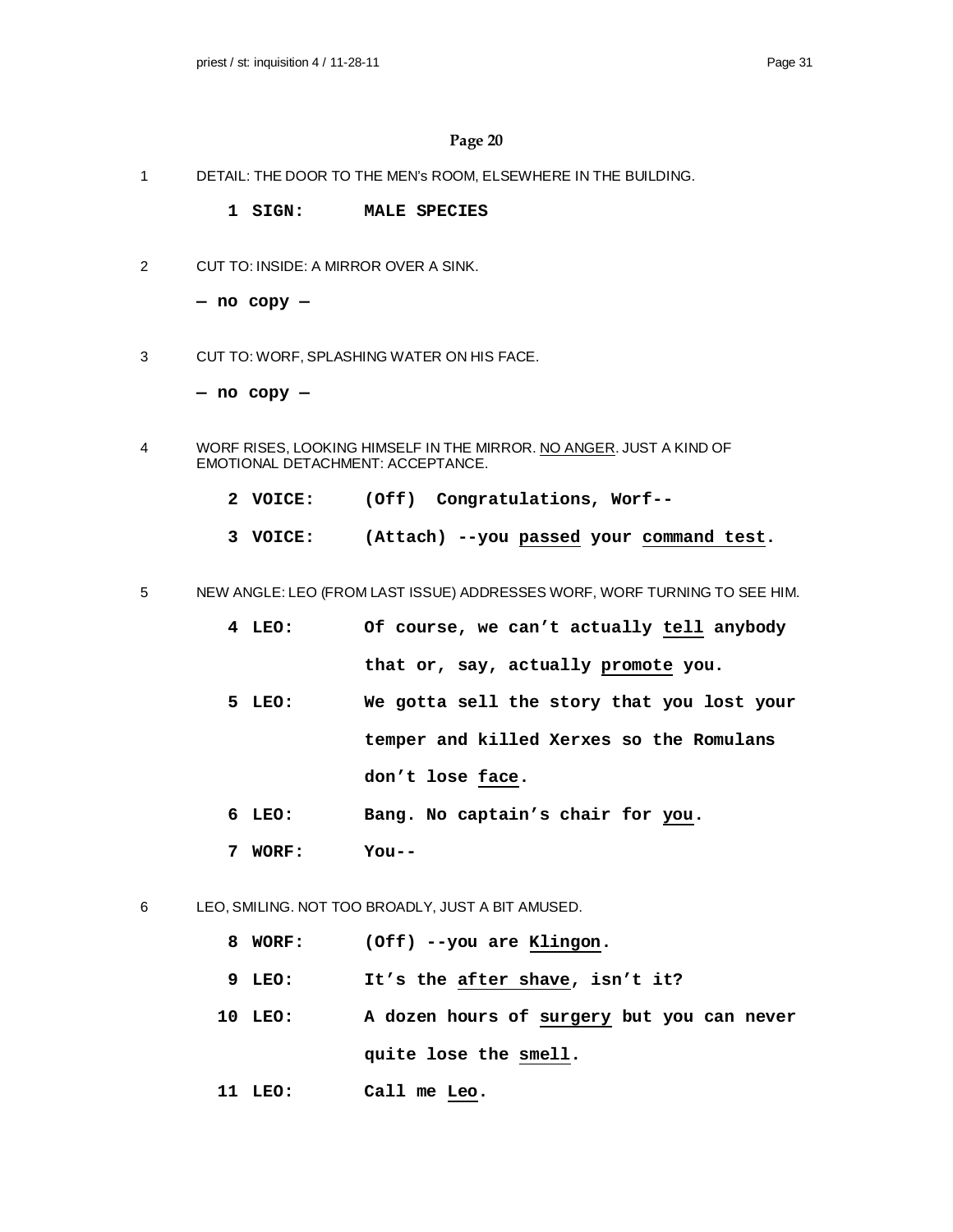- 1 THE BATHROOM, THE TWO MEN.
	- **1 LEO: Once Starfleet heard the Tal Shiar knew where Xerxes was hiding, we hadda pull'im before they got their hands on him--**
	- **2 LEO: --and learned embarrassing details about the Klingon-Federation alliance's efforts to overthrow the Romulan government.**
	- **3 WORF: What is your role in this?!**
	- **4 LEO: Not much. I bluffed Janeway with an empty box.**
- 2 LEO:, LECTURING..
	- **5 LEO: You're wasting your time with the Federation, y'know.**
	- **6 LEO: Rescue their Romulan buddies, invent the better mouse trap, it won't matter--**
	- **7 LEO: --they're never pulling out the command chair for you.**
- 3 WORF: GRIM.
	- **8 LEO: (Off) They'll just keep playing their little head games until you come over to us.**
	- **8a LEO: Then they'll pull their hairs, [Ital. Quote]** *"See? We told you he was a traitor."* **9 WORF: And you'll do better.**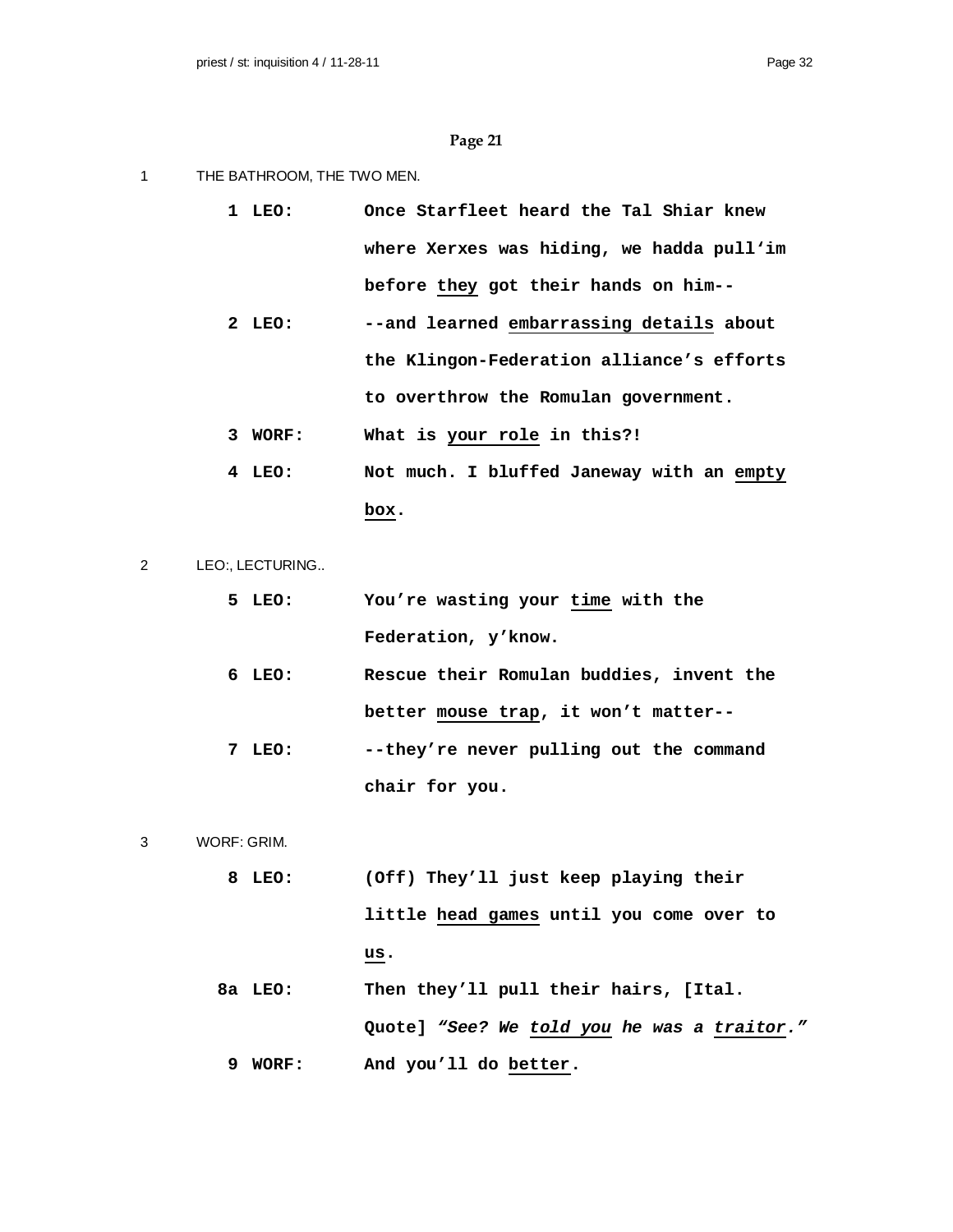# 4 LEO: ANNOYED, HIS HAND IN FOREGROUND POINTING OFF-PANEL (NOT AT WORF).

- **10 LEO: You're a half-assed Klingon, Worf.**
- **11 LEO: We don't like you. We don't trust you.**
- **12 LEO: Martok stops validating your parking, we'd just as soon slit your throat.**
- **13 LEO: And that's more honesty than you've ever gotten from those guys.**
- 5 LEO EXITS, LEAVING WORF INSIDE.
	- **14 LEO: Sooner or later, we'll be at war with these people.**
	- **15 LEO: You need to stop kidding yourself.**
- 6 WORF: GRIM.
	- **16 LEO: (Off) We should get back.**
	- **17 LEO: (Attach) They got cake.**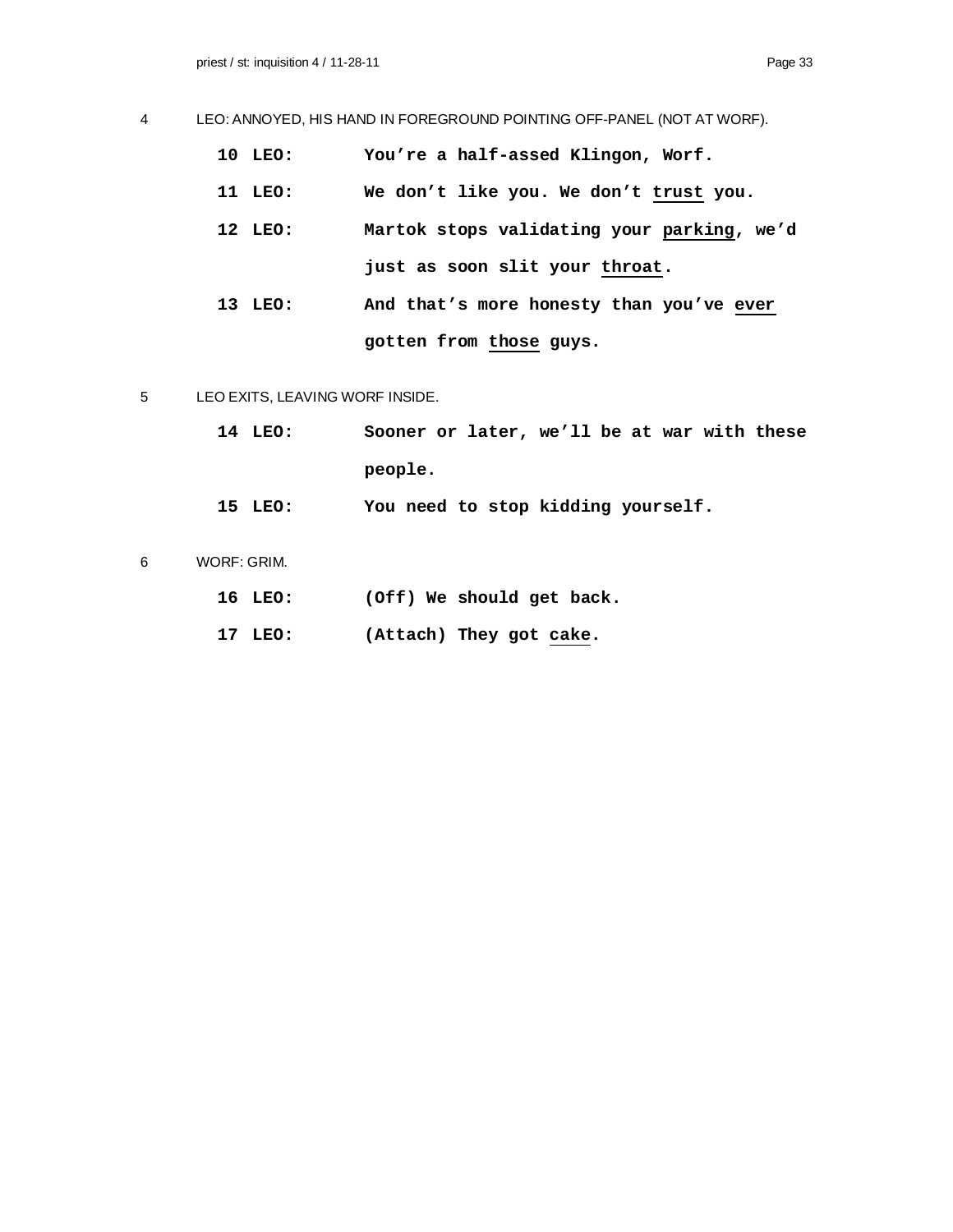1 CUT TO: THE HALL, WORF, CALM AND UNEMOTIONAL, EXITS THE MEN's ROOM AS A VERY YOUNG ENSIGN ENTERS. WORF IGNORES HIM.

**1 ENSIGN: Sir.**

2 CLOSE UP: THIS KID: HIS EYES WIDE, SHOCKED AT WHAT HE SEES.

**— no copy —**

3 FULL PAGE: HIGH ANGLE: THE ROOM: THE MEN's ROOM HAS BEEN COMPLETELY SAVAGED, MIRRORS SHATTERED, SINKS DESTROYED, WATER EVERYWHERE, PARTITIONS BETWEEN STALLS BUCKLED AND LYING ON THEIR SIDES, WASTE EXTRACTION MACHINES SMOKING FROM DAMAGE, LIGHTS HANGING FROM THE CEILING, WHATEVER YOU CAN THINK OF

THE YOUNG ENSIGN STANDS AMID THE DEBRIS.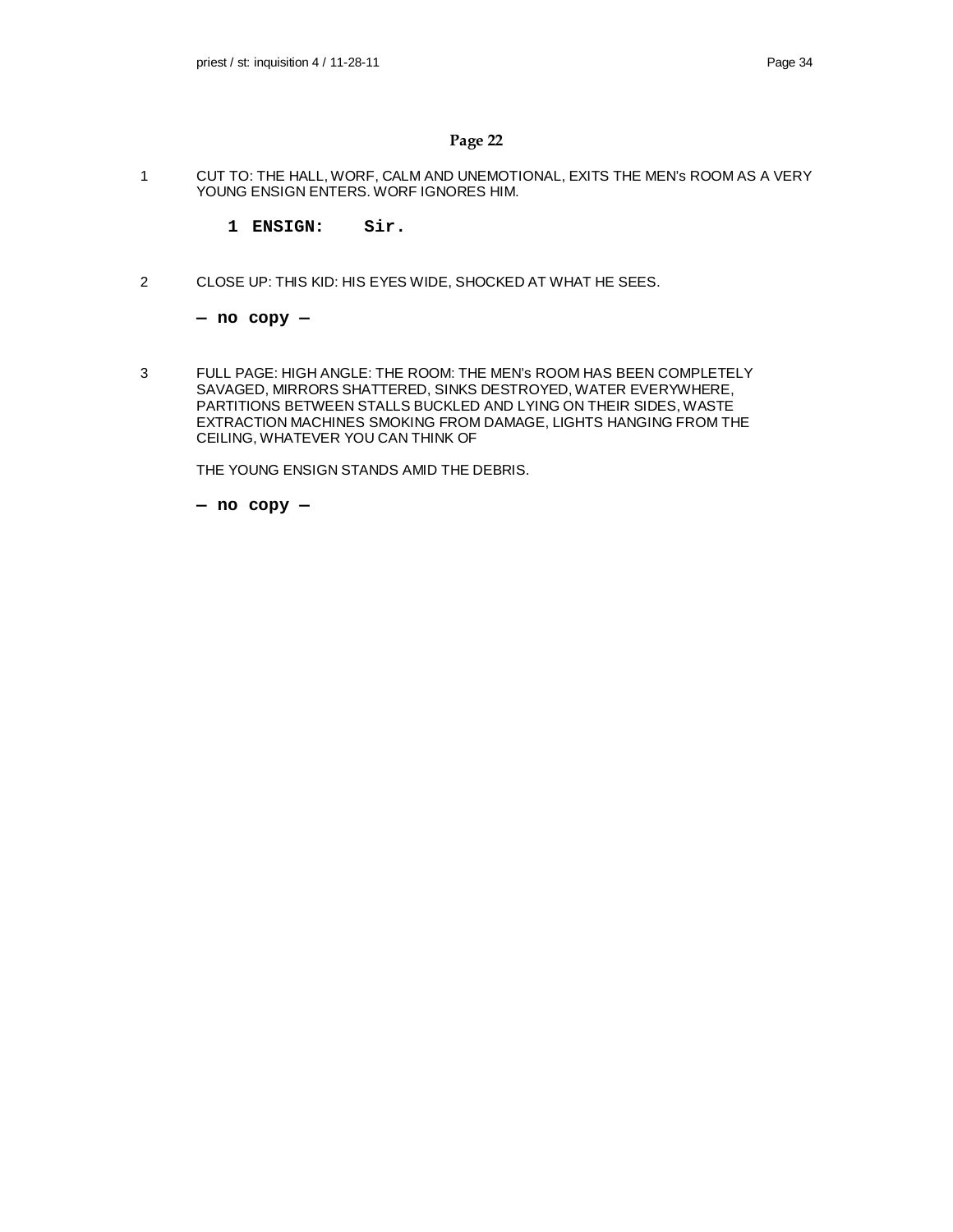- 1 ESTABLISH: THE FRENCH BISTRO.. NIGHT.
	- **1 CRUSHER: (From Bistro) In the bible there's a story about a man from the land of Uz.**
	- **2 CRUSHER: (Attach) God makes a bet with the devil that, even if God took away everything this man had, he would still be faithful--**
- 2 CUT TO: INSIDE: PICARD AND BEVERLY AT THE TABLE. CITY STREETS THROUGH GLASS WALL BEHIND THEM. PICARD SIPS TEA.
	- **3 CRUSHER: --that the man's faith was not based on God's kindness but God's righteousness.**
	- **4 PICARD:** *"Then the LORD said to Satan, 'Have you considered my servant Job?'"*
	- **5 PICARD: A trial. An... inquisition.**
- 3 PICARD STIRS HIS TEA. STOIC.
	- **6 PICARD: A lesson in ordinal perfection, the number 10 symbolizing law, order, testing, and trial.**
	- **7 PICARD: Job had had 7 sons and 3 daughters, 7 thousand sheep, 3 thousand camels.**
	- **8 PICARD: His 3 friends sit with him 7 days.**

4 CRUSHER LEANING FORWARD, SPEAKING CONFIDENTIALLY.

- **9 CRUSHER: Your defeat of Shinzon left matters which needed to be dealt with... discretely.**
- **10 PICARD: (Off) Xerxes-- the Romulan resistance.**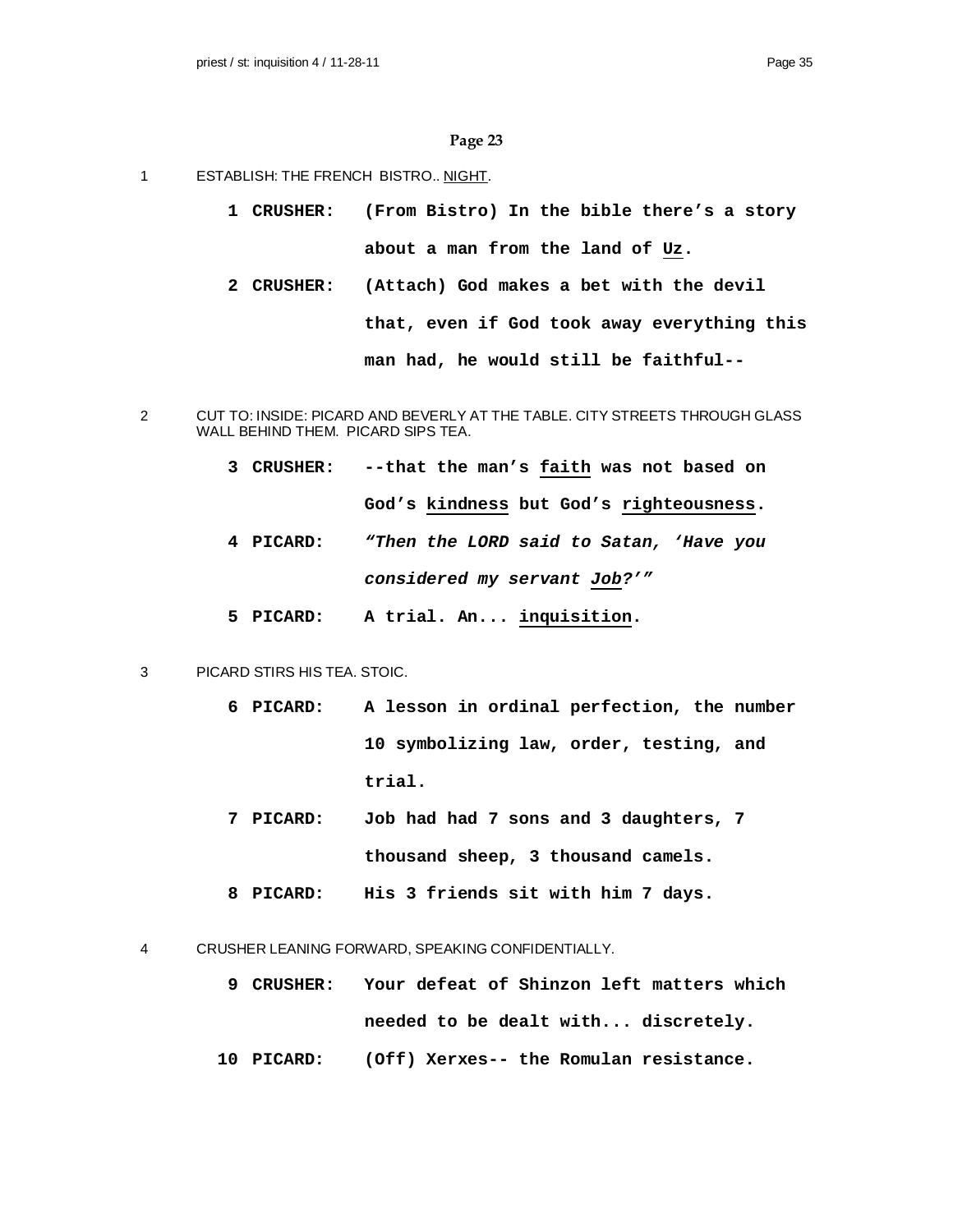**11 CRUSHER: The Federation needed to get them out. Quietly.**

5 PICARD, SIPPING TEA, HIS EYES DOWNCAST. ANGRY AND SAD ALL AT ONCE.

- **12 PICARD: That what they told you?**
- **13 PICARD: How long have you been a spy aboard my ship?**
- **14 CRUSHER: (Off) Don't be ridiculous, Jean-Luc...**
- **15 PICARD: It's why they chose you--**

### 6 BEVERLY, ANNOYED.

- **16 PICARD: (Off) --the person I trust most.**
- **17 PICARD: (Attach) Now they've robbed me of even that.**
- **18 BEVERLY: I'm right here, Jean-Luc.**